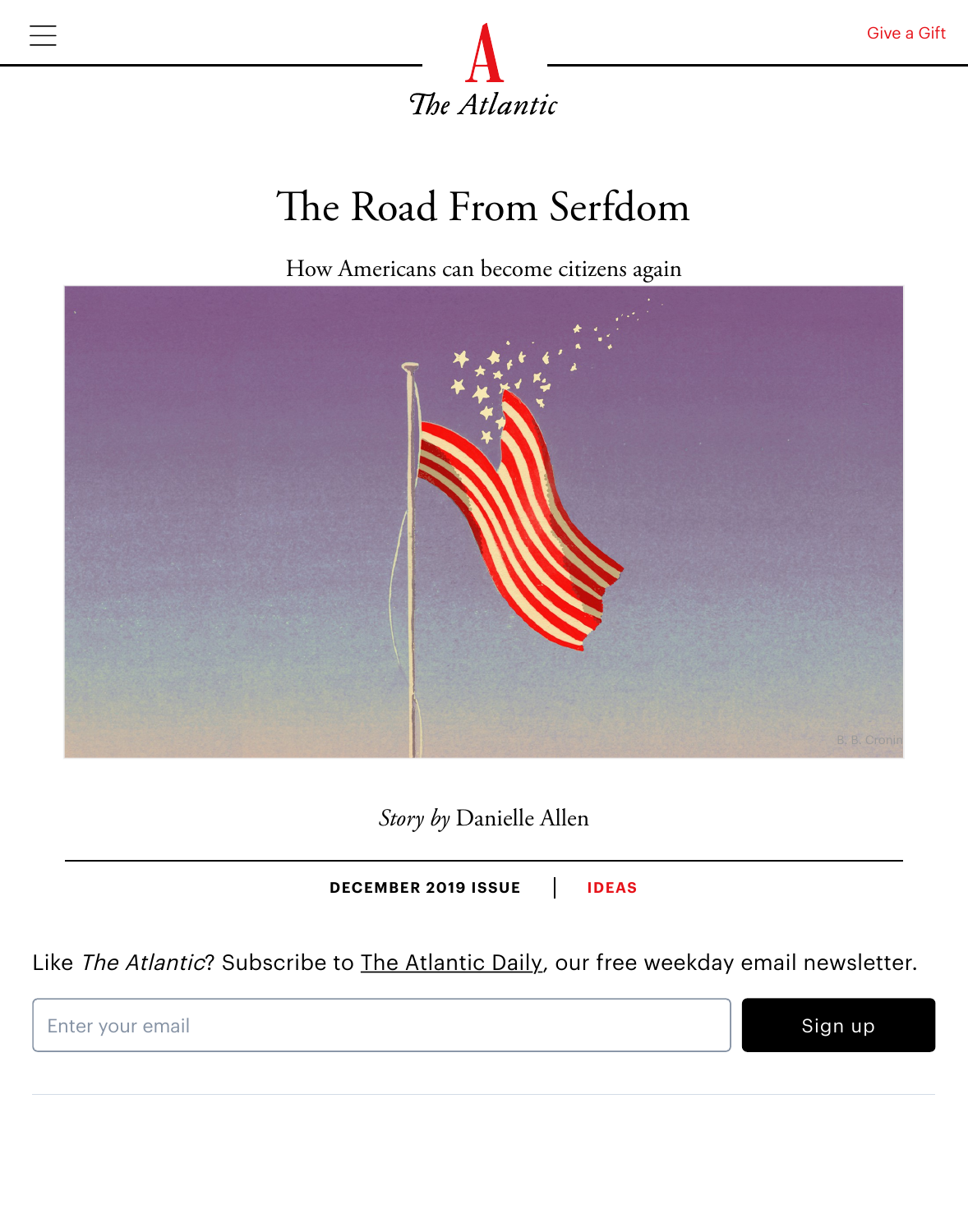## **I. Te Problem [of Factiona](http://www.theatlantic.com/newsletters/daily/)lism**

Things were getting bad even before the 2016 election, but somehow, v just a few years, they have gotten worse. In an environment of intense partisan warfare, each side believes it has a claim to lead the nation bas its own set of values. Each side understands that it has more to gain from aggrievement than achievement, and each side beholds the other with contempt. Meanwhile, the republic seems to be unraveling. A culture of anxiety and depression has spread far and wide as people face health cr without access to affordable care. An opioid epidemic ensnares ever larger numbers of the alienated and desperate; among certain groups, life spa actually shortening. Some of those who aren't harming themselves are harming others in mass shootings; many of the killers are infected with ideology of white supremacy. Also, the prisons are full. The economy, a seems to be in decent shape for now, but income inequality continues widen. Jobs are plentiful, which is good, because it often takes more than to support a family. But the economic energy of a rich country has not the strains on our political institutions—money flowing to politicians only hardened the gridlock. Congress still can't get anything done. Tax have left the country short of money to address national problems. The between needs and capacities is glaring. Everyday scenes sometimes res *New Yorker* covers designed by *Pravda*: In Manhattan, the Harvard Clu elegant dining room backs onto West 45th Street, where men and won sleep beneath damp cardboard in the warm glow of the club's windows.

None of this makes for a happy snapshot. As I think about our national paralysis, and the reasons for it, I find myself recalling George Washing farewell address—the letter he wrote to the American people in 1796 a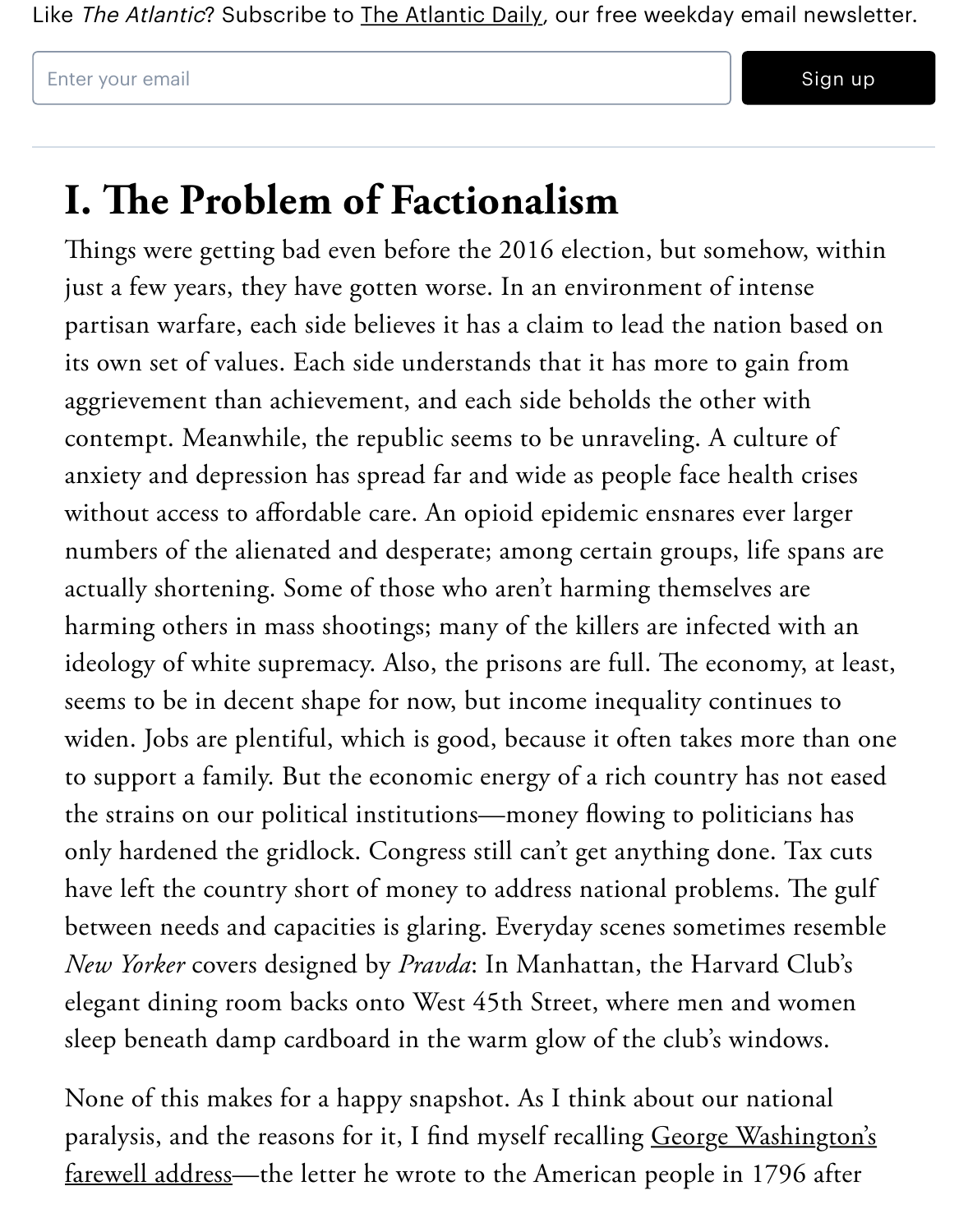deciding not to run for a third presidential term. Washington wanted to issue a warning about the dangers of factionalism: what happens when a nation forgets that it is one country—that its citizens and values and processes, whatever the inevitable disagreements, are indivisible. Unity, he believed, had a moral dimension. It was also the best defense against bullying and tyranny, on the one hand, and gridlock, on the other. In recent decades, the fact that Washington owned slaves has obliterated his words from many minds. *Hamilton* notwithstanding, quoting slaveholders is out of fashion. But here is some of what Washington said:

The alternate domination of one faction over another, sharpened by the spirit of revenge, natural to party dissension, which in different ages and countries has perpetrated the most horrid enormities, is itself a frightful despotism. But this leads at length to a more formal and permanent despotism. The disorders and miseries which result gradually incline the minds of men to seek security and repose in the absolute power of an individual; and sooner or later the chief of some prevailing faction, more able or more fortunate than his competitors, turns this disposition to the purposes of his own elevation on the ruins of public liberty.

This slave owner knew something about liberty and its preservation. It is a paradox that the embrace and maintenance of slavery at the nation's founding —its original sin—schooled early Americans in the lessons of freedom and equality. They didn't share freedom and equality with everyone, but they learned those lessons. Washington himself used the language of "freemen" and "slaves" to defne the stakes in the contest with Britain. His audience knew frsthand what he meant.

*Unity, George Washington believed, had a moral dimension. It was also the best defense against bullying and tyranny, on the one hand, and against gridlock, on the other.*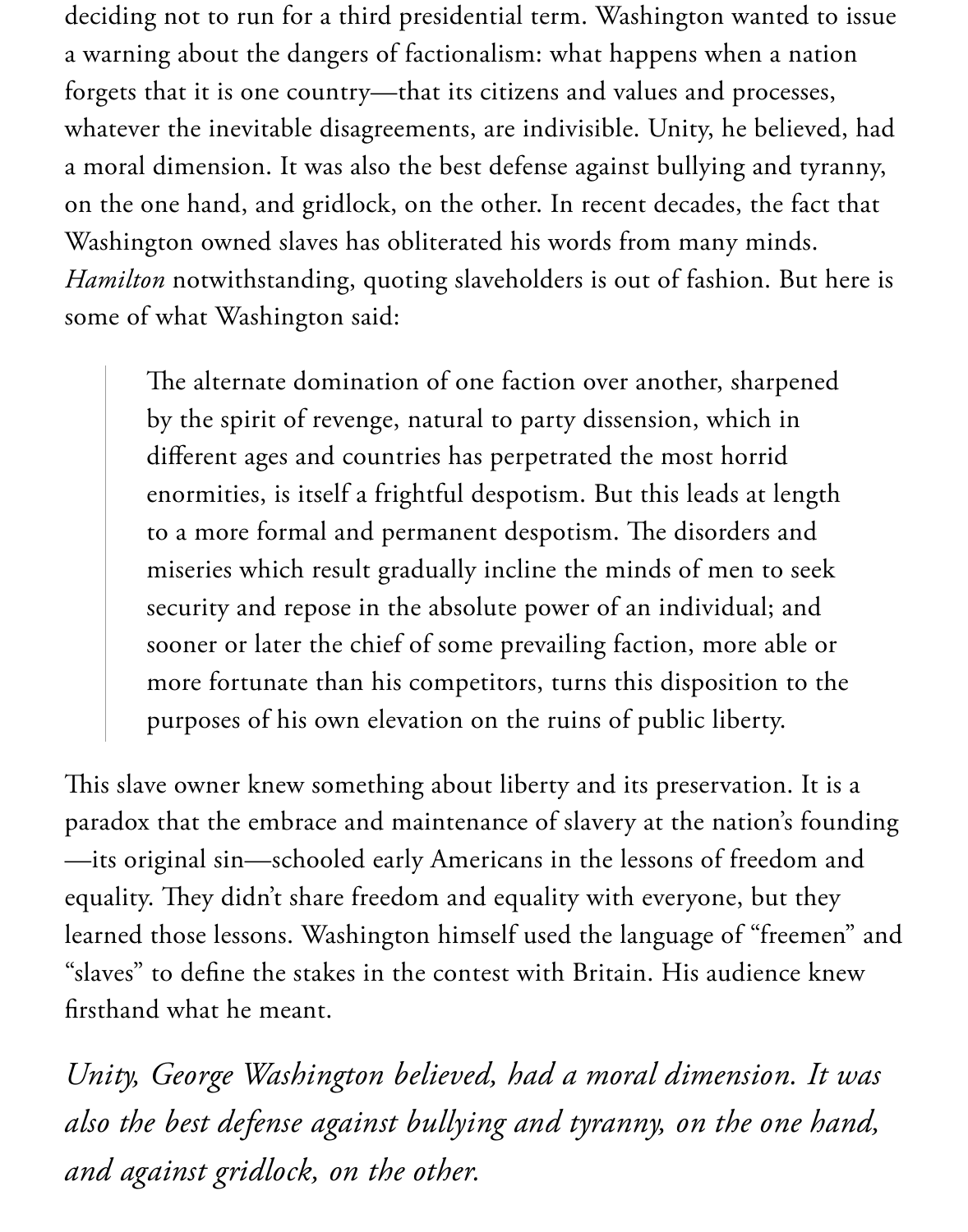Washington worried deeply about the prospects for the early American republic—and especially that factionalism might destroy it. *Faction*—an old word, but better than *tribalism*—captures the idea not just of political parties but of parties ready to fght existentially, as if unto death. Washington spoke about the "artifcial and extraordinary force" of faction. In particular, he cited its capacity

to put in the place of the delegated will of the nation the will of a party, often a small but artful and enterprising minority of the community; and, according to the alternate triumphs of different parties, to make the public administration the mirror of the ill concerted and incongruous projects of faction, rather than the organ of consistent and wholesome plans digested by common councils and modifed by mutual interests.

Washington's phrases sometimes creak like the old phaeton that carried him about in Philadelphia, but his meaning remains clear. In Washington's view, public liberty depended on a process of mutual consultation—adjusting the interests of various parties in relation to one another—with the aim of achieving "consistent and wholesome plans" that could provide stability of direction over the long haul. Our very political institutions, born of compromise and sketched in the Constitution, were this country's frst plan. Washington believed that the business of government—of "public administration"—was to get important things done, that getting things done depended on compromise, that compromise was enabled by a commitment to unity, and that deciding what needed to be done required a long view of the public interest.

Sensible ideas. How did we ever misplace them?

# **II. Te Great Coming-Apart**

Centuries from now, historians looking back at contemporary America will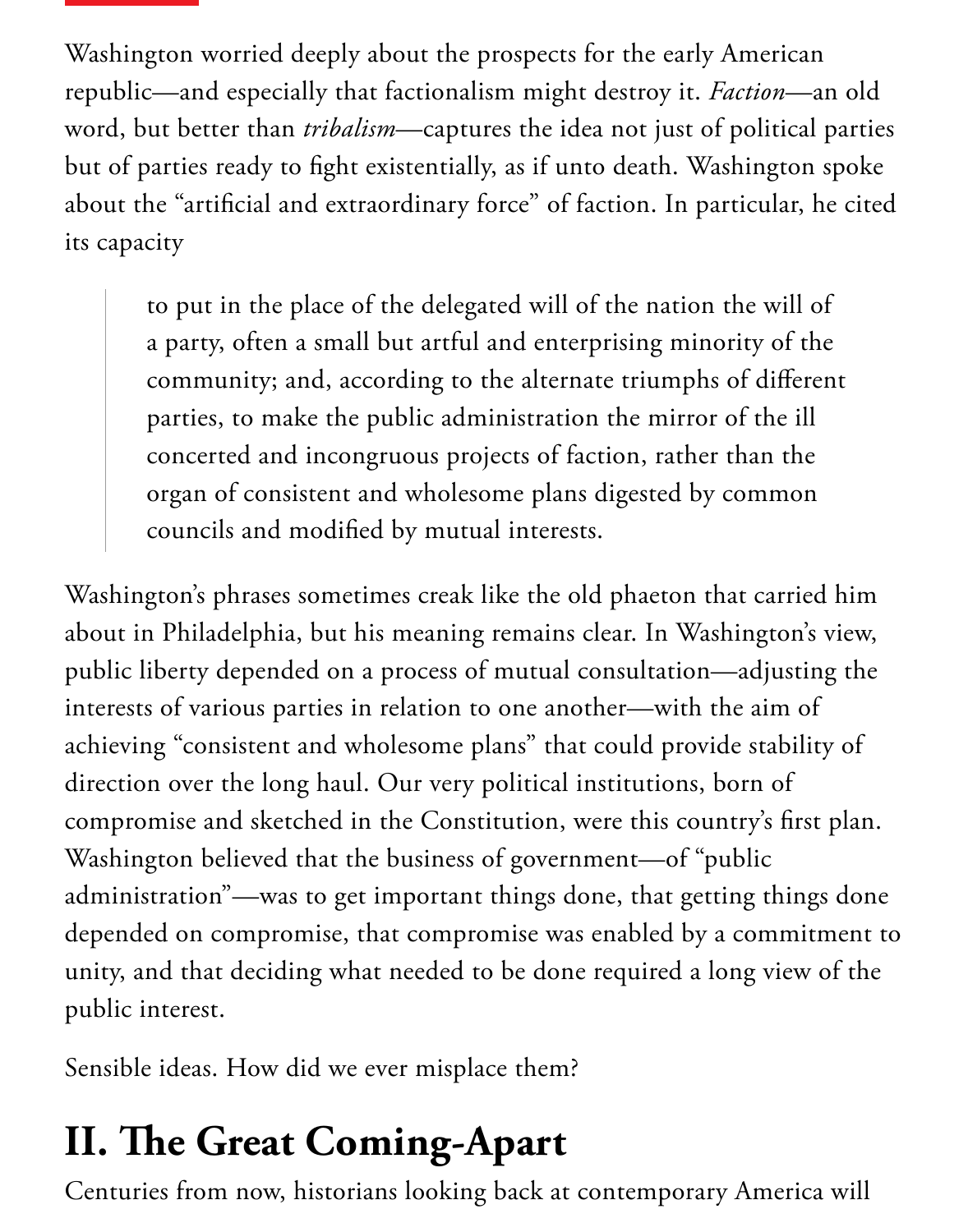brought major shifts in the social, political, and economic domains, and brought them all at once. Now, in 2019, we sit on the far side of that transformation.

Consider, first, the social changes. The draft ended in 1973. The introductions of a professional, all-volunteer military put an end to a culture in whic adult men had a shared experience of service. The civil-rights movemer widespread use of the pill, and the legalization of abortion overturned generations of old social hierarchies. These hierarchies had always serve the informal constitution for the country. They underpinned the legal Constitution by determining who could wield power through political institutions. The wielders of power had primarily been white men. In the decades of the 20th century, large parts of the country, but not all, embraced the project of replacing the old informal constitution with a new, egali one.

The social changes of the '70s have sometimes been described as bringing decline in social capital and social activity. The political scientist Rober Putnam famously made this argument in a book pointedly titled *Bowli* Alone. He attributed shrinking membership in clubs such as the Rotary the Jaycees to new commuting patterns, new forms of entertainment (so television), the infux of women into the workforce, and "generational change." Yet what actually occurred from 1970 to 1990 was bigger tha The U.S. rewrote the law of association, mainly through state action are Supreme Court decisions; for instance, new legislation and jurispruder made the gender-exclusive membership policies of the Rotary, the Jayce and other groups illegal. In a society seeking to do away with hierarchi based on race and gender, some organizations had trouble adapting. M faded away and were never replaced.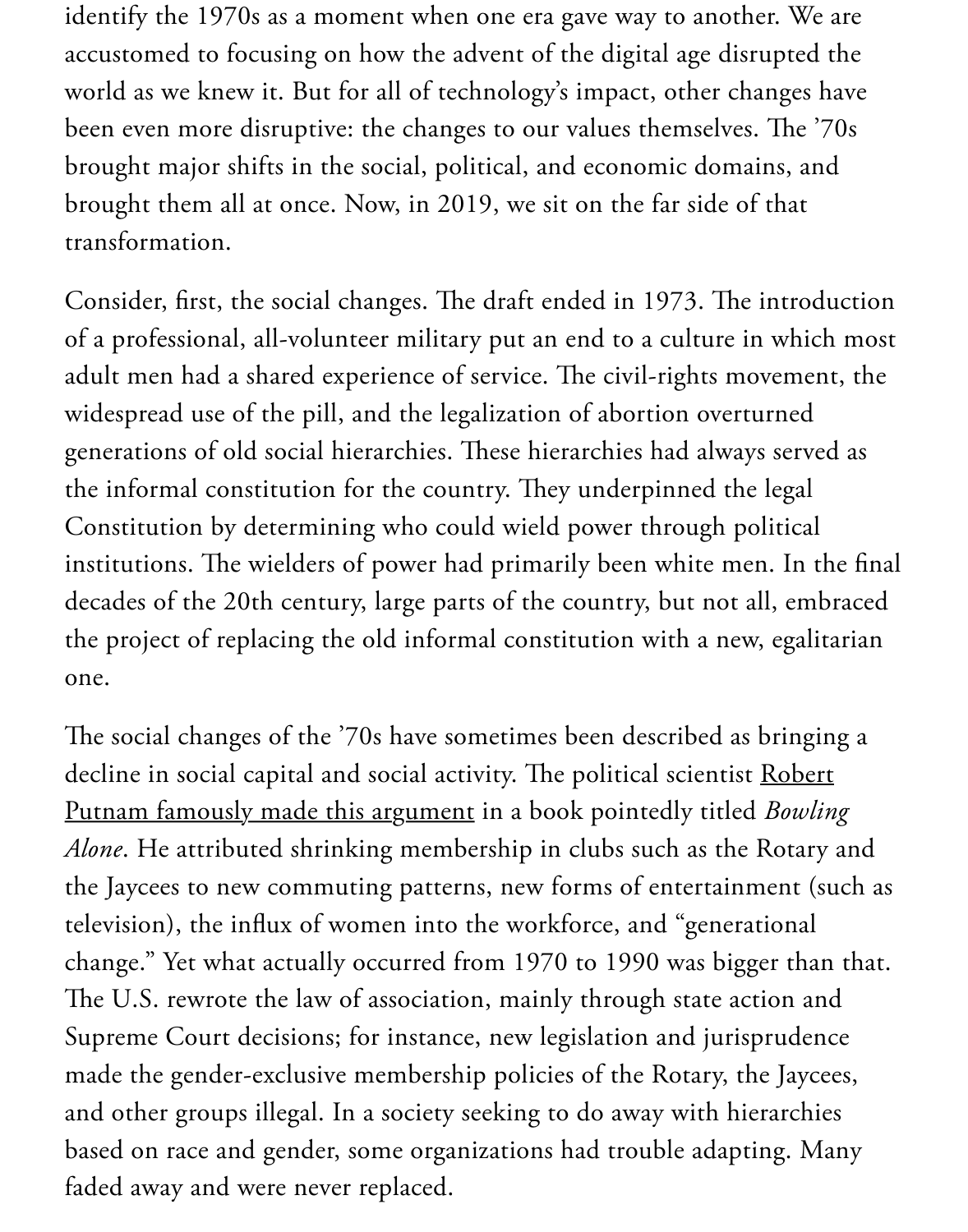a[rrangements and those who bore their costs separated into dist](https://www.theatlantic.com/magazine/archive/2018/10/losing-the-democratic-habit/568336/)inguish subpopulations. Warring tribes faced off along yet another dividing lin group seeking to establish an American social order on the basis of egal norms, the other less sure that this new order was worth creating and in cases actively working to retain the old social order. A battle was joined how to defne "Americanness." It is raging now.

Meanwhile—owing in part to the Vietnam War, in part to the Watergates scandal, in part to other factors—the country's respect for political institutions began a precipitous decline. There were attempts at reform greater transparency. In 1966, Congress passed the Freedom of Inform Act; other steps toward accountability would follow. Political parties m their nominating process more democratic: thumbs-up for open prima thumbs-down for smoke-filled rooms. None of this restored the legitin capability of our politics—unexpectedly, it eroded them further. As Jon Rauch argued several years ago in these pages-and see also "Too Much Democracy Is Bad for Democracy" in the current issue-political refor the name of democracy and transparency, combined with the advent of nonstop forms of new media, have done away with the power of politic gatekeepers, the pragmatic brokers who organized the political system [relatively moderate, deal-cutting politicians.](https://www.theatlantic.com/magazine/archive/2019/12/too-much-democracy-is-bad-for-democracy/600766/) The result, he argued, has "chaos syndrome," where politics is dominated by politicians who do n about what other politicians think of them and who pander to their ba voters in often irresponsible ways. Senator Ted Cruz of Texas is despise members of both parties, but that is of little concern to him. He happi *Green Eggs and Ham* on the Senate floor as part of a fake filibuster beca knew it would energize his supporters back home. The disappearance of gatekeepers has undermined the ability of politicians and citizens to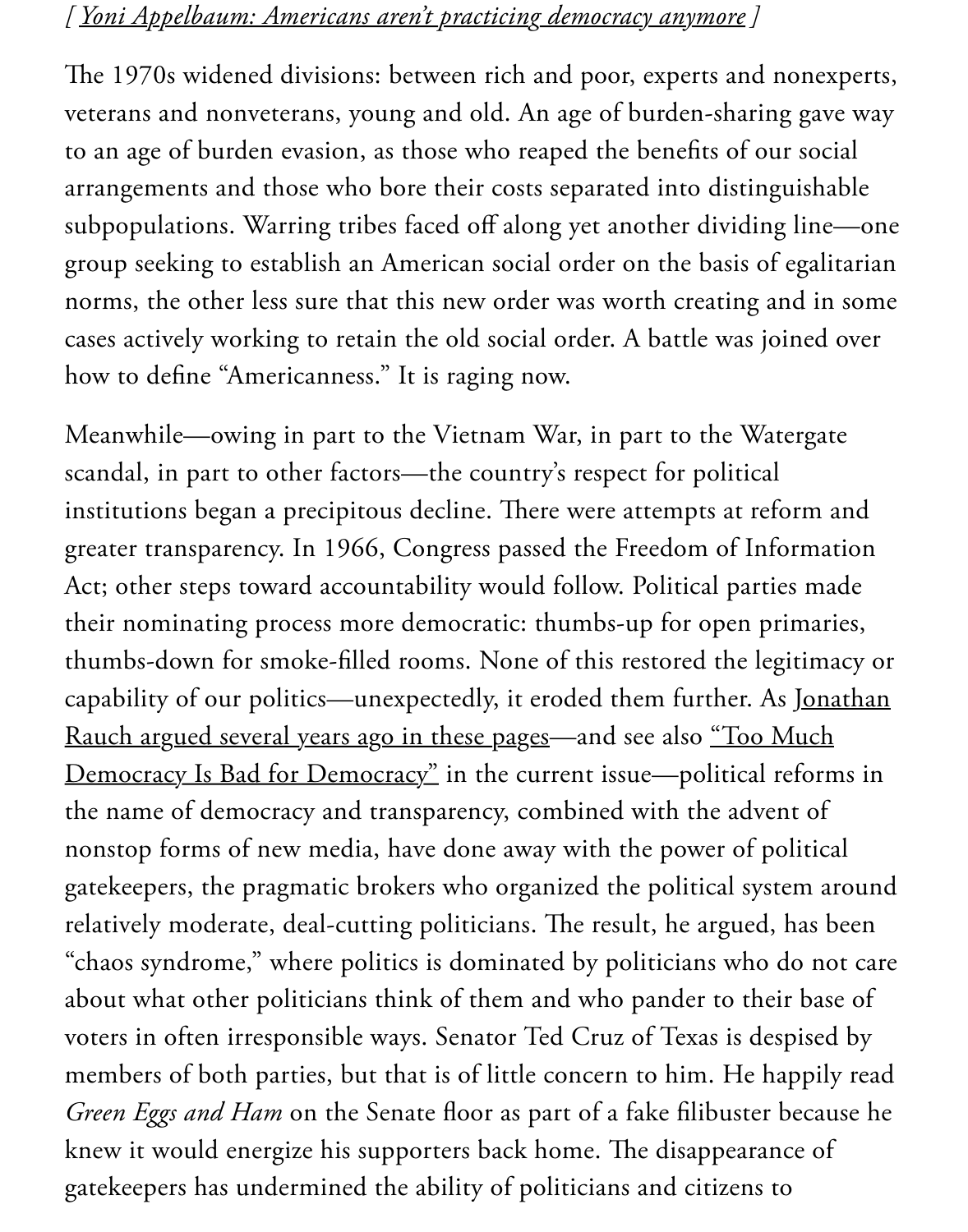"organize": to convene, to set a direction at the level of broad principle, to negotiate, and ultimately to come to a result that moves everyone imperfectly and with some noses out of joint—toward an incrementally more desirable outcome. You can write whole tomes describing the basic work of democracy, but the single word *organize* will save you a lot of ink.

The Declaration of Independence makes use of this vocabulary. With respect to government, the Declaration charges citizens with the task of "organizing its powers in such form, as to them shall seem most likely to effect their safety and happiness." Citizens of democracies must know how to organize—not merely to secure power but to convert power into usable plans. This was the point made by George Washington, who understood that the only alternative would be "the ill concerted and incongruous projects of faction." But the democratic work of organizing is something that many Americans are no longer capable of doing. The Tea Party gave us the House Freedom Caucus, whose purpose is obstruction. Progressive activism is giving rise to the Justice Democrats, who hinder governance by insisting on perfection, as if that's an option. For most people, texts such as the Declaration of Independence and Washington's farewell address don't pulse with vitality anymore. We don't really *know* them, and we certainly don't use them as the handbooks they were meant to be—the owners' manuals that came with our new country.

All of this has left Americans to fght over the issues that are now most politicized—namely, social and cultural issues. Sometimes we do this brutally, when one faction believes it has the power to force its will—imposing draconian measures by referendum, confrming judges by partisan fat. We have shed the burden of compromise because politics has become factional. This state of affairs was epitomized by a statement from Senate Majority Leader Mitch McConnell: "Winners make policy, and losers go home."

When we're not fghting, we slink away, sorting ourselves into ideological and residential enclaves. The Civil War, it turns out, didn't settle the question of secession; it outsourced the job to moving vans. If you know a zip code, you know whether you'll fnd an Applebee's or a gastropub in the neighborhood;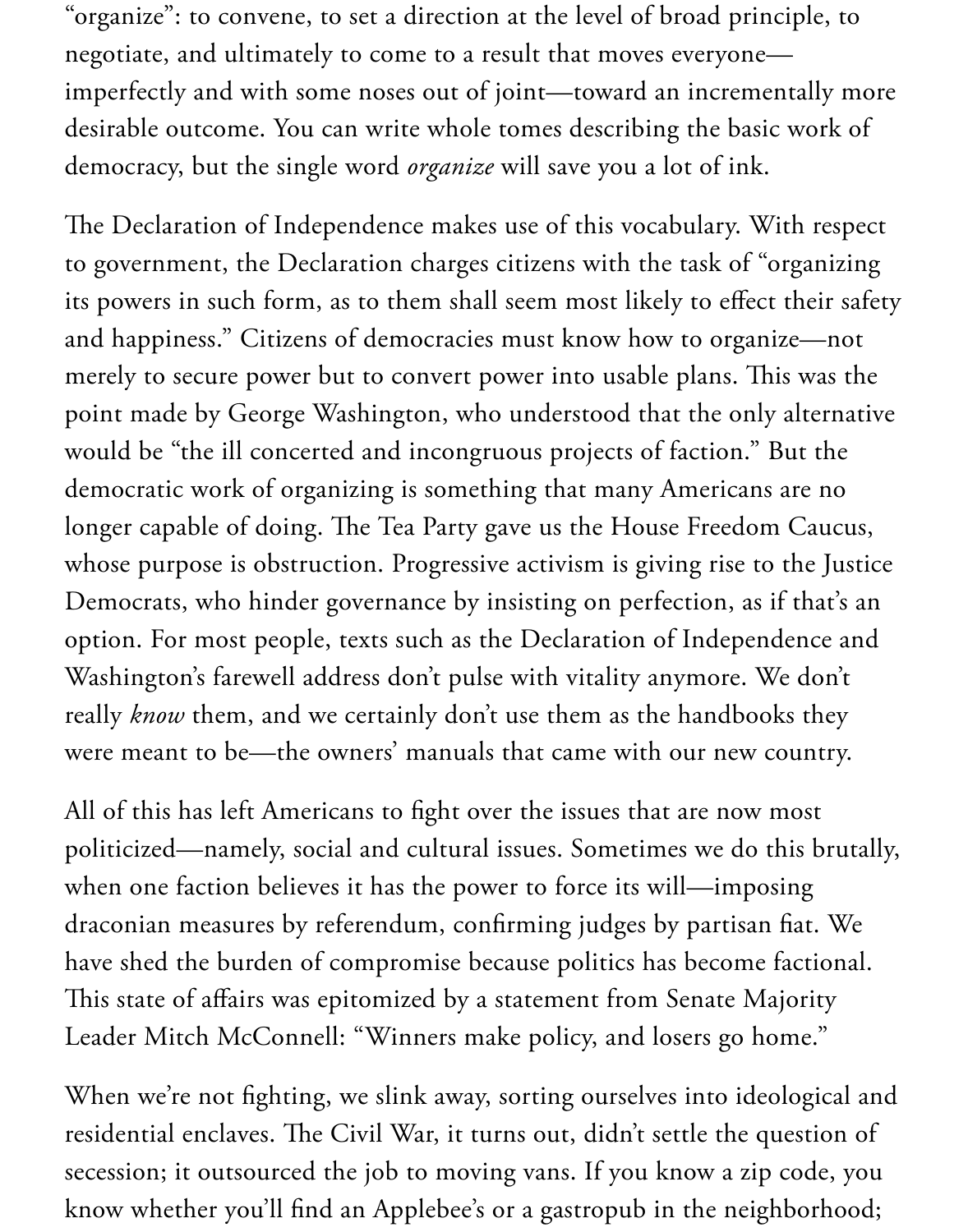*country? ]*

### **III. At the Mercy of Others**

The collapse of the old informal constitution, as yet not fully replaced, the hollowing-out of our political institutions have left society disunite disorganized, and raw. They have also left it defenseless against the consequences of a third major shift—in economic thinking and economic reality, and in who is at the table when decisions are made.

In the late 20th century, economics established itself firmly as the quee the policy-making sciences. Up until then, before the emergence of dig computing power and the spread of numbers-based social science, peop were trained as lawyers, not as economists, had dominated policy maki The shift is documented in recent research by the sociologist Elizabeth Berman. The difference in outlook between economists and lawyers is immense. Whereas economists seek out rules that are in theory univers mathematical principles that apply everywhere, and are blind to contex legal thinking is fundamentally about the institutions of specific societ. about how institutions actually work in specific situations. This is not to that we can always count on lawyers to see real people or that lawyers v away. The point is that a different way of thinking—emerging first in economics—has ascended across a wide range of professions.

In the utilitarian model that dominates economics, the goal of policy, in abstract, mathematical sort of way, is to maximize happiness—or, to us jargon you won't hear at most dinner tables, "utility"—for members of society in the aggregate. In its crudest form, the effort to maximize agg utility relies on cost-benefit analyses linked not to the conditions of act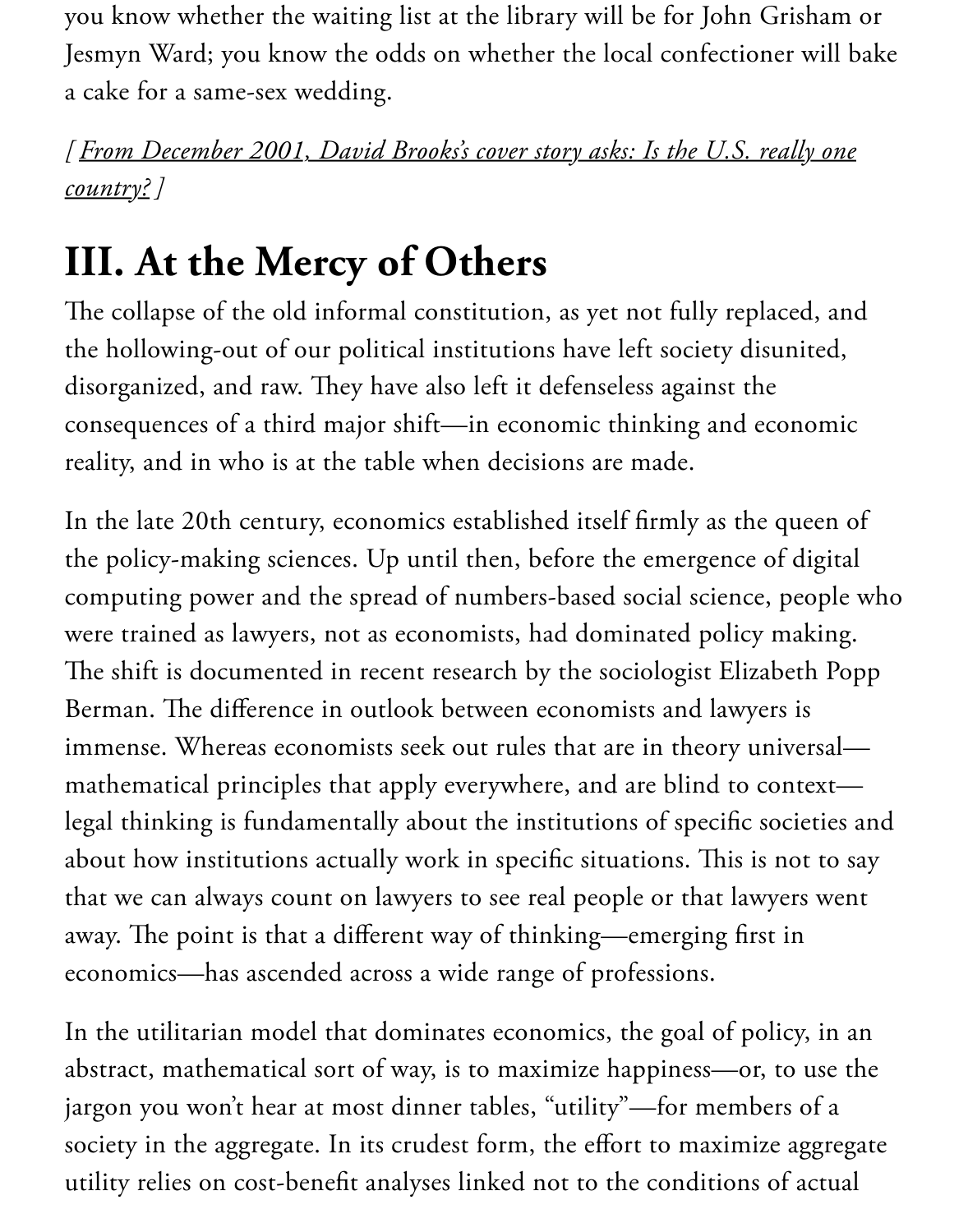communities—small-town Nebraska, working-class Ohio, rural Mississippi but to broad national measures of expenditure, income, and wealth. This way of thinking, detached from popular debate, has spread worldwide. It is evident in the behavior of central banks and in the demands made of developing countries in return for aid. It is linked to policies intended to enhance the size and efficiency of markets and create an integrated, "frictionless" global economy. The policies have done that, and helped many. But they have also disrupted the world's labor markets. They helped sink the Rust Belt and contributed to unprecedented levels of mass migration. At the same time, the unregulated behavior of the powerful fnancial sector brought on the Great Recession of 2008, which devastated ordinary Americans and for which virtually no one was held to account.

The kinds of economists involved most intimately with government and fnancial institutions by and large don't notice real people in real places people who may be losing jobs and falling into despondency, addiction, and suicide. They tend not to see as relevant to their domains of expertise the millions of people on the move and the impact of mass migration on cultural cohesion. In recent years, they overlooked the warning signs indicating limits to the acceptance of their worldview, notably in the very communities suffering because of their economic policies. Elites on both the left and the right, with their well-thumbed passports and multicultural outlook, were no less blind. They did not see the pressures rising. In the immediate aftermath of the 2016 presidential election, I more than once heard an economist friend say something like the following: "We knew globalization would force transformations, but we never thought they would be localized in a specifc subset of communities." And: "We knew that globalization would cause disruption over a 20-year period, but I never thought about what 20 years is like in the life of a specific person or community." The very language conveys remoteness—the sheer size of the chasm between the World Economic Forum and the actual world. This is what happens when the messy, mediating business of popular politics no longer functions properly—when it no longer serves as the membrane through which ideas must pass before they turn into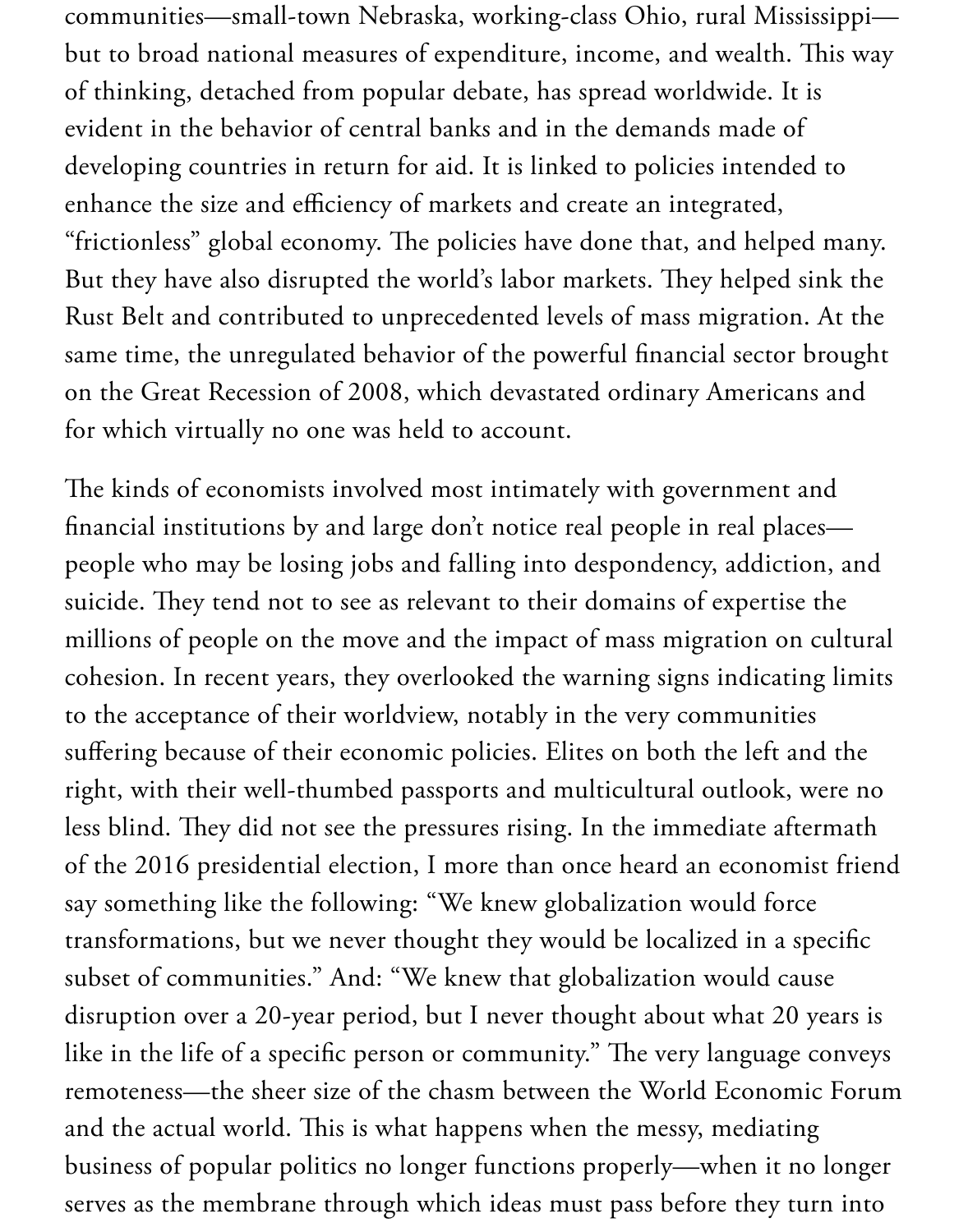the will of powerful others, to whom they are invisible. There's a word use to describe a condition when people feel helpless, whipsawed, and d[isconnected from the levers of personal and economic autonomy; w](https://www.theatlantic.com/magazine/archive/2019/08/raj-chettys-american-dream/592804/)hen people feel trapped in a particular place and circumstance; when decisi about one's life and work and mode of cultural existence seem to rest in hands of others; when even personal property seems to be evanescent, nonexistent, or on loan. It's an extreme word, but let's put it on the table word is *serfdom*.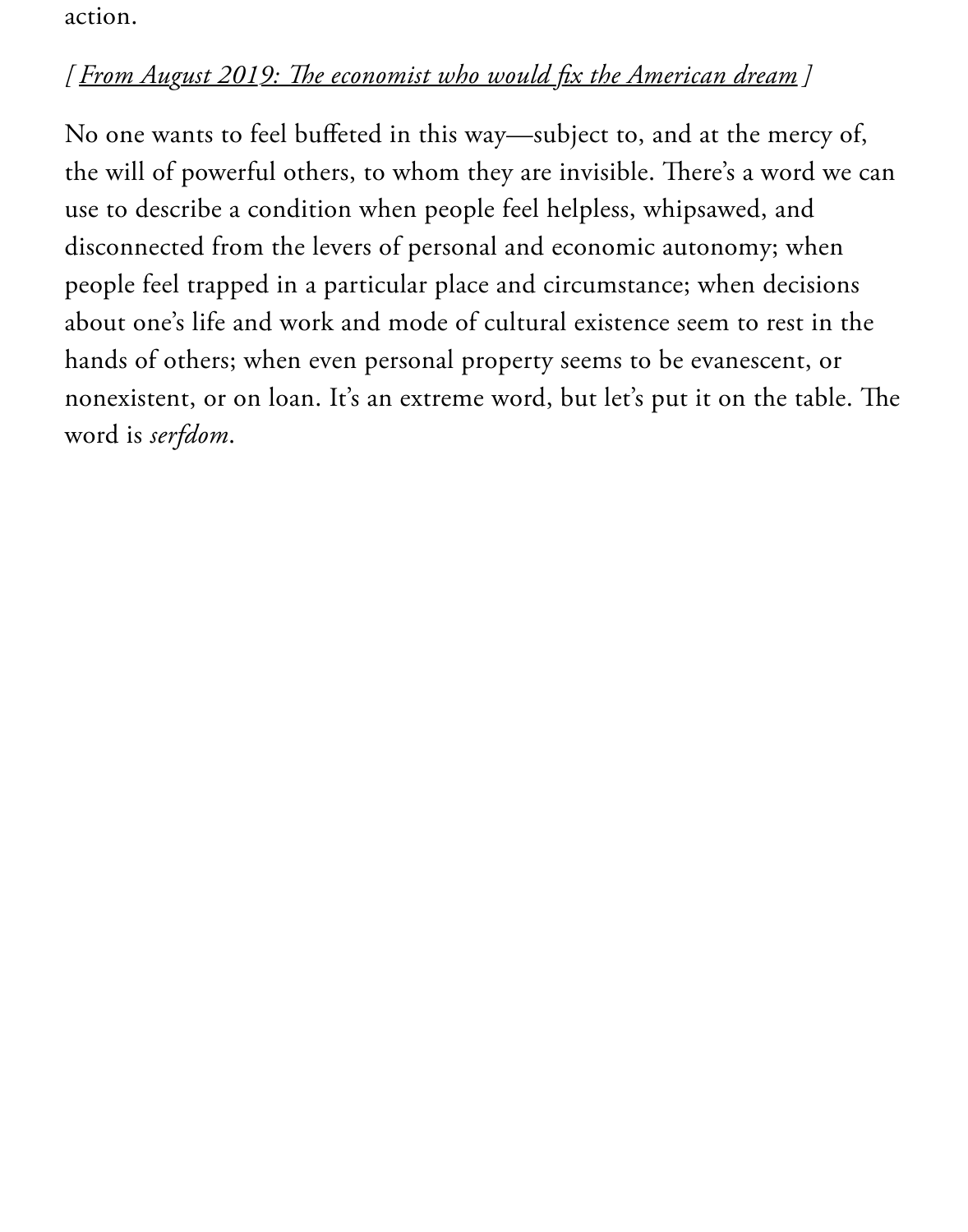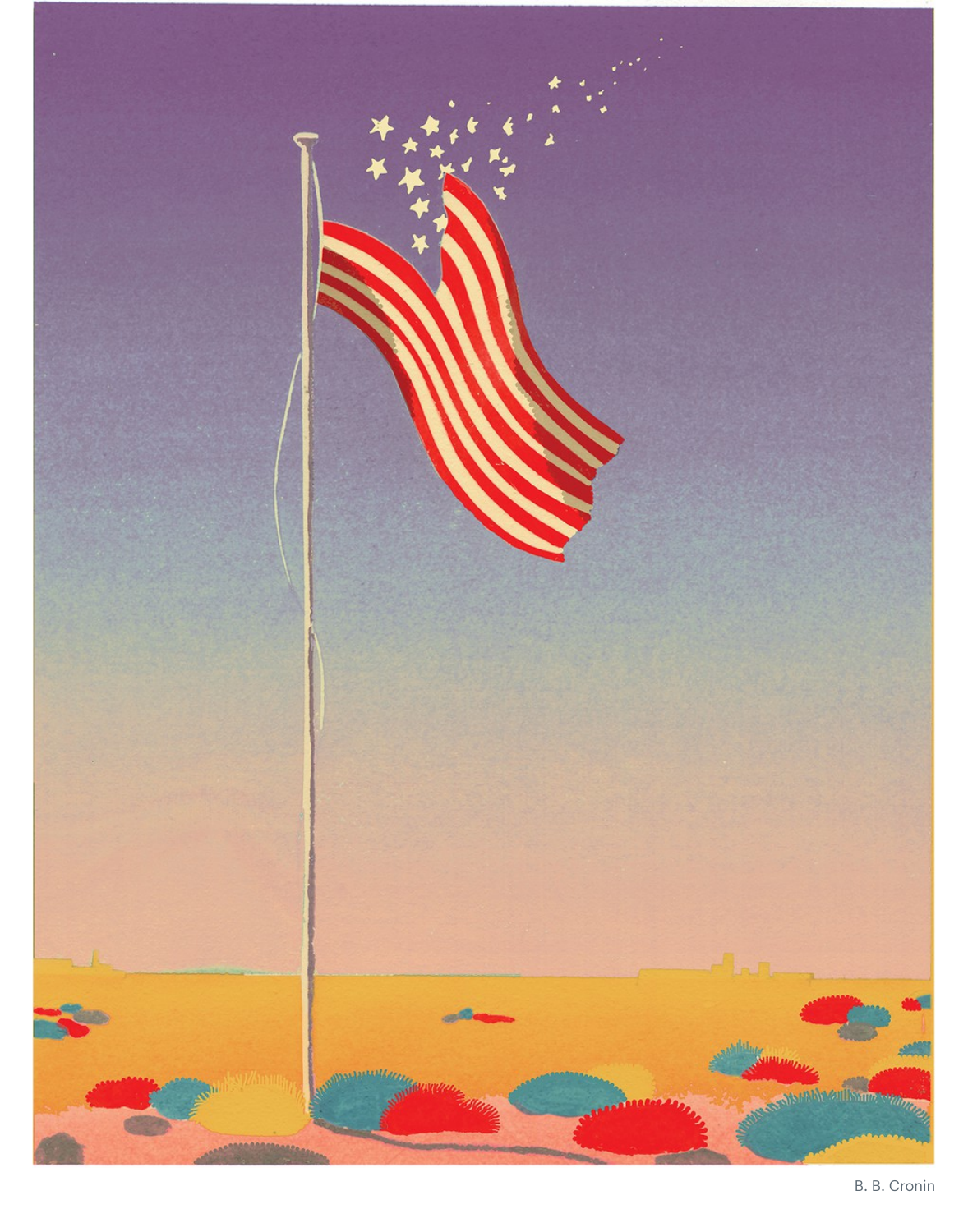#### **IV. "Society" Goes Out of Fashion**

Freighted though it is, *serfdom* has a modern intellectual history. How did the present state of affairs come about? How were questions of political economy hived off from political debate?

The first part of the explanation lies in the work of Friedrich A. Hayek, an Austrian economist who spent most of his career after 1931 at the London School of Economics and the University of Chicago. In 1944, Hayek published a book called *Te Road to Serfdom*—a condition he saw arising through a very different process from the one I've described. He had left continental Europe at a time when socialist movements of various kinds were growing in infuence, and now believed he saw the same dynamic emerging in the English-speaking world. Since the onset of the Great Depression, American economists had been advocating for a managed-market economy in which the government played an essential regulatory role. They were following in the footsteps of the British political economist John Maynard Keynes, who bent monetary policy and government spending toward a target of full employment. This approach brought strength to labor unions and to legislatures, which played a role in both the short- and long-term management of the economy.

In the rise of Keynesian-style intervention, Hayek heard echoes of his past. He felt that, in some sense, by moving to Britain and then to the U.S., he was moving back through time. These countries, he believed, were heading in the same direction as socialist Europe, but were not too far down the path. Like a time traveler, he would use his experience of later stages of that process—his tussles with the fearsome socialist Morlocks—to warn his new compatriots of what he saw as a dangerous drift toward disaster.

At its core, the argument in *The Road to Serfdom* was an argument against "planning"—against the very idea that George Washington had celebrated as the essence of public administration. In particular, Hayek sought to ward off any sort of top-down decision making about the economy. His basic worry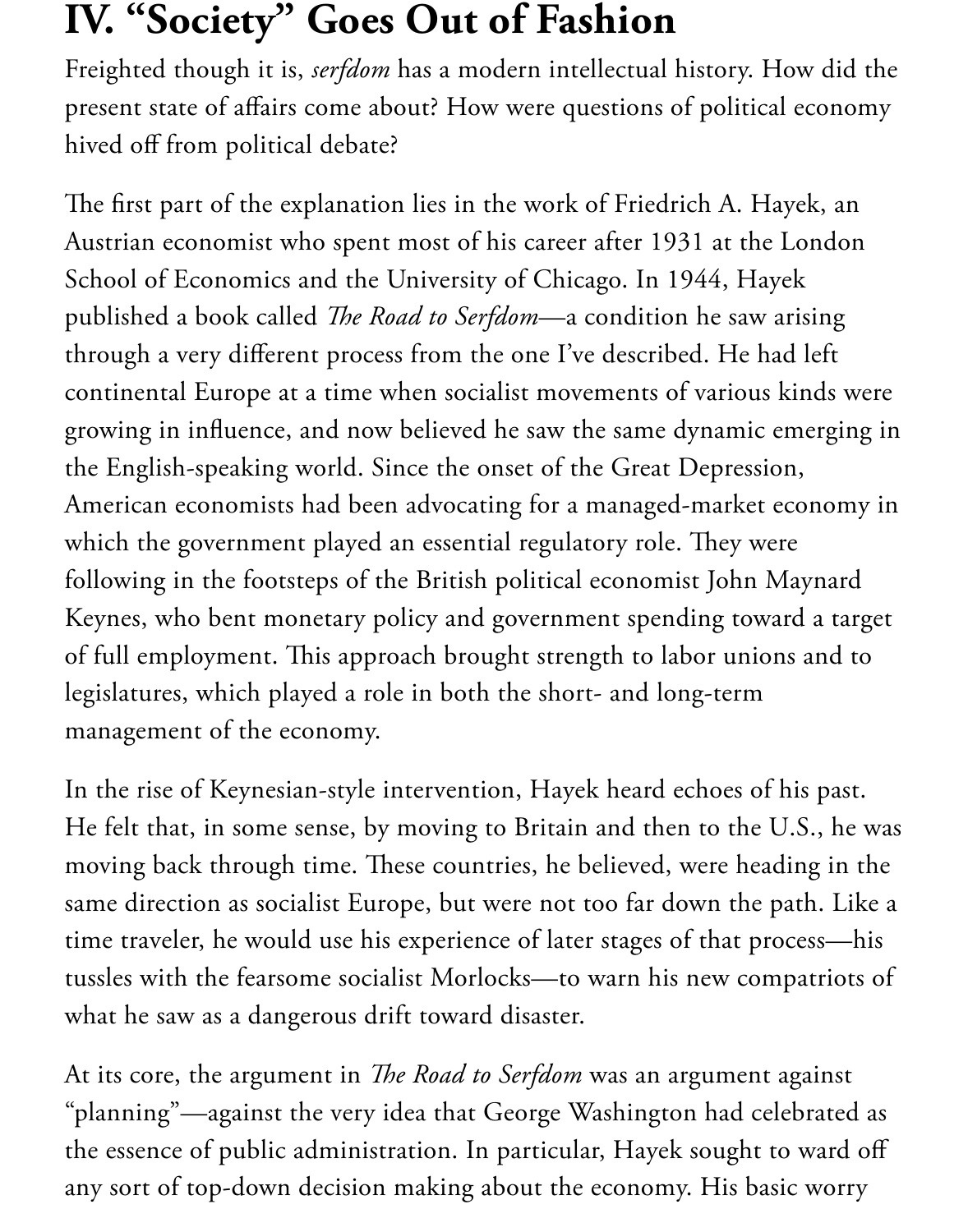was that a planned economy, where a government nationalizes the means of production and makes centralized decisions about how to allocate resources, violates human freedom, distorts human activity, and damages economic productivity. The term *serfdom* captured this concern. Hayek, who won a Nobel Prize in 1974, was right to worry about the dangers of preemptive state control, as the record of communist countries has shown. And he was not some blinkered zealot. His economic theory rested on a rich and evocative account of human beings and human society, and on how to bring about the best outcomes for both on a foundation of freedom. That said, he made a fundamental mistake in thinking that free economic activity within a market system would, by itself, inevitably be good for society as a whole. He disregarded the clear evidence that human beings commonly use economic activity to pursue narrow interests, including domination over one another.

Hayek's anti-planning position was profoundly infuential. It links him, in many minds, with another Nobel laureate, Milton Friedman. Friedman's work provides the second part of the explanation. Friedman disagreed with much of Hayek's economic theory, but he considered *Te Road to Serfdom* to be of crucial political importance and adopted its anti-planning gospel wholeheartedly. It dovetailed with his vision of the purpose of monetary policy: to establish a stable frame for free-market transactions. He championed price stability—keeping infation low—as the primary managerial target, not jobs, wages, equality, or anything else. Friedman's advocacy of a market economy, monetarism, and stable prices that secure the efficient functioning of markets rested on a set of propositions about human beings that have made their way, often in caricatured form, deep into the heart of our culture.

Friedman wrote with forceful confdence. He envisioned society as "a number of independent households—a collection of Robinson Crusoes, as it were," united only by relations of free exchange. There are, in his view, no larger national or social goals beyond the aggregate of "the goals that the citizens severally serve." His faith in the ultimately benign power of the free market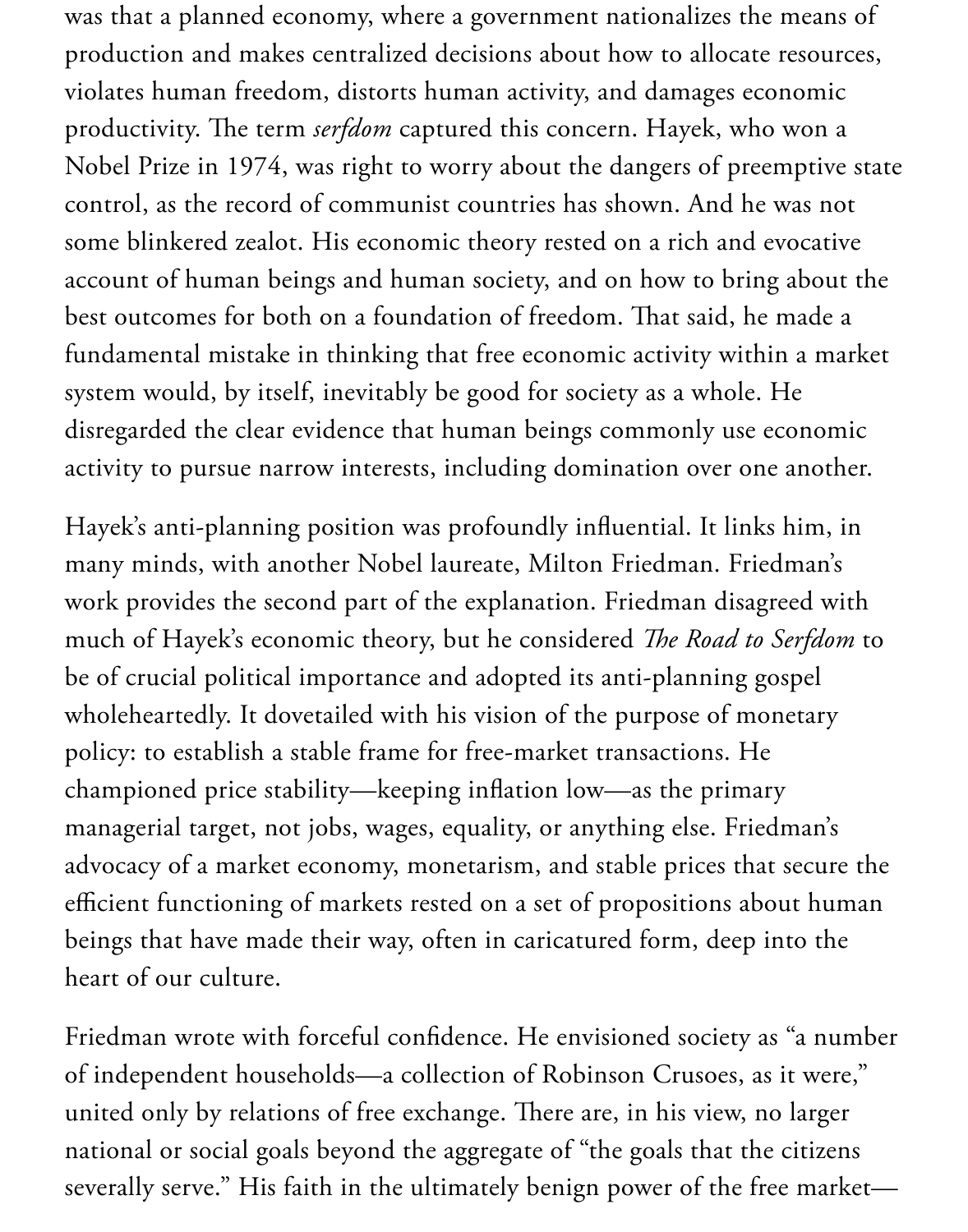rational individuals pursuing their own ends in a ferment of competition ran deep: "So long as effective freedom of exchange is maintained, the central feature of the market organization of economic activity is that it prevents one person from interfering with another in respect of most of his activities." Even better, decision making by society as a whole was not required: "The market does this impersonally and without centralized authority." Because competition worked so efficiently—bringing productivity, wealth, and social equilibrium—the job of government must be "to foster competitive markets." Further, this limited role for government had an immense corollary beneft: "By removing the organization of economic activity from the control of political authority, the market eliminates this source of coercive power." In conclusion: "A society that puts equality before freedom will get neither. A society that puts freedom before equality will get a high degree of both."

In time, propositions like these produced a broad policy framework that saw markets as the solution to every problem. The idea was that individual selfinterest and wealth creation produce benefcial outcomes for everyone. Markets therefore need to be protected from the kind of political control that was built into Keynesian fscal policy. Economic policy became a matter for economists and bankers. In the 1980s, the task of achieving price stability came to dominate the work of ever more powerful independent central banks. Institutions such as the Federal Reserve, which have formal independence from politics and considerable insulation from democratic accountability, grew stronger. Legislatures grew weaker. Republican and Democratic administrations alike fell into line. The liberation of markets from politics was understood to be a policy that put an end to planning—even though, of course, "putting an end to planning" is itself a kind of plan. It sets the rules of the game.

The final part of the explanation is the rise of a class of people whose job it is to make decisions for us. When it comes to government by technocrats, the center of gravity was once mainly in the economic sphere. And it must be said: Technocrats—or, better, democratically accountable experts—have a role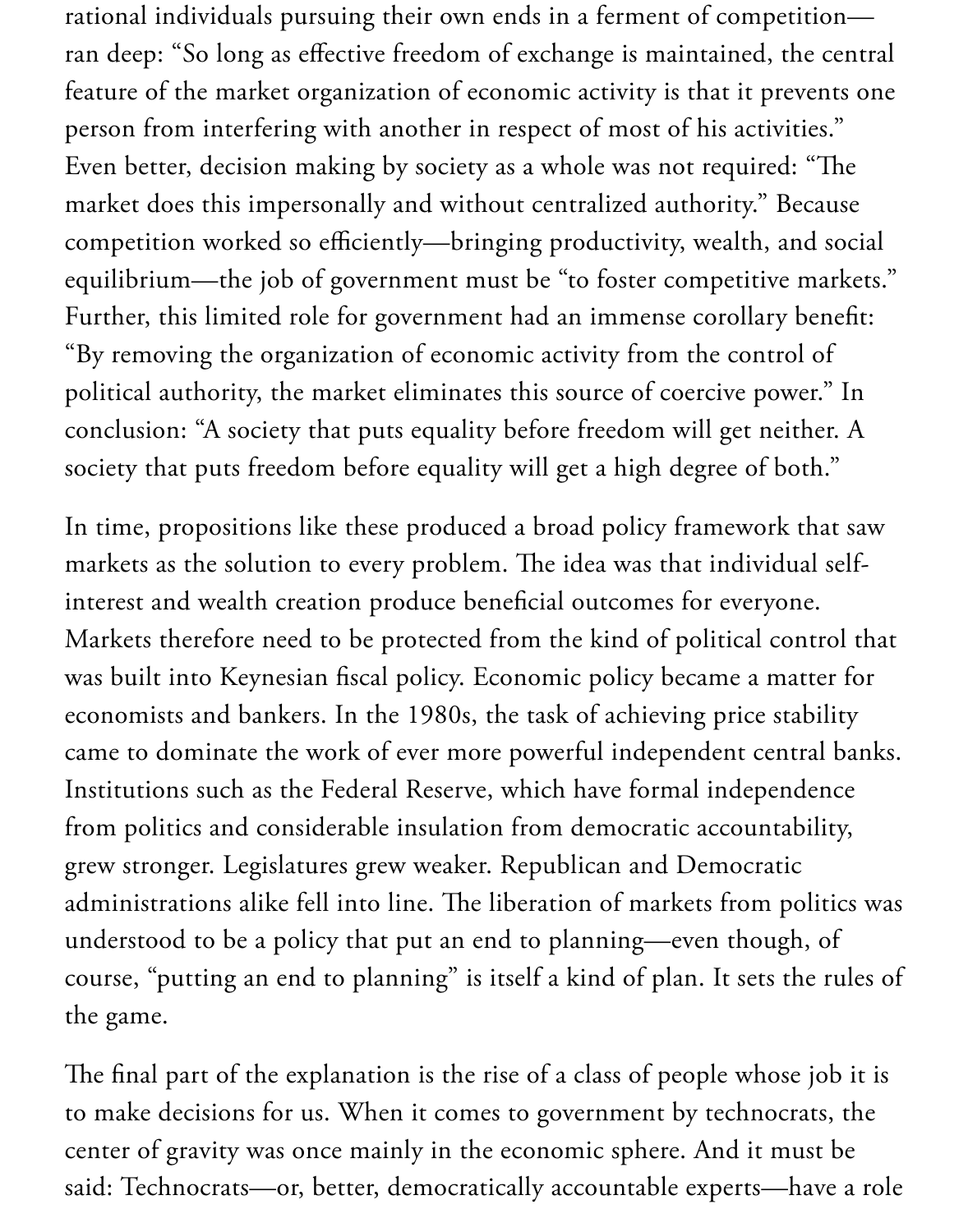to play. Central banks are necessary and can't be operated by plebiscite (though they could indeed be more accountable). But technocrats are not just setting interest rates. The technocratic way of thinking has affected everything from homeownership to the quality of schools, from income distribution to the rights of workers, from insurance rates to the legal system. All of these issues get talked about as if they were still the central domain of politics, and as if elected officials actually dealt with them, but in fact they are being addressed (or left unaddressed) by the technocratic class—the people sometimes derided as policy wonks. The sprawling nature of the modern state may have its roots in political decisions made, willy-nilly, at various points in the past, but its evolution and management are largely detached from politics. Indeed, in America, the modern state is even becoming detached from government, its functions outsourced to private-sector contractors, whose ranks have swelled by more than 1 million since 1996. (The federal payroll has held more or less constant.) Think about defense strategy, environmental regulation, privacy laws, prison building, and on and on: How much of the directional policy making about any of these, much less the implementation of policy, is any longer the outcome of an open, democratic process, as opposed to a few knowledgeable people deciding what to do? Newt Gingrich's 1994 Contract With America gutted the budget for congressional staff, leaving elected officials more reliant than ever on the guidance of outside experts.

The result of all this has been the erosion of our collective understanding of the work of public administration. We are descending again into a form of servitude, though not the kind that Hayek feared: assignment to this or that role in an excessively planned economy. This time our servitude is to those who have siphoned away the power of ordinary citizens, transferring major decisions about our future from a political to a technocratic realm.

Which suits some people fine. The regime we've evolved has been good for the individuals who manage it. To free marketeers among the 1 percent, *Te Road to Serfdom* has become a sacred text. Financiers have money, and the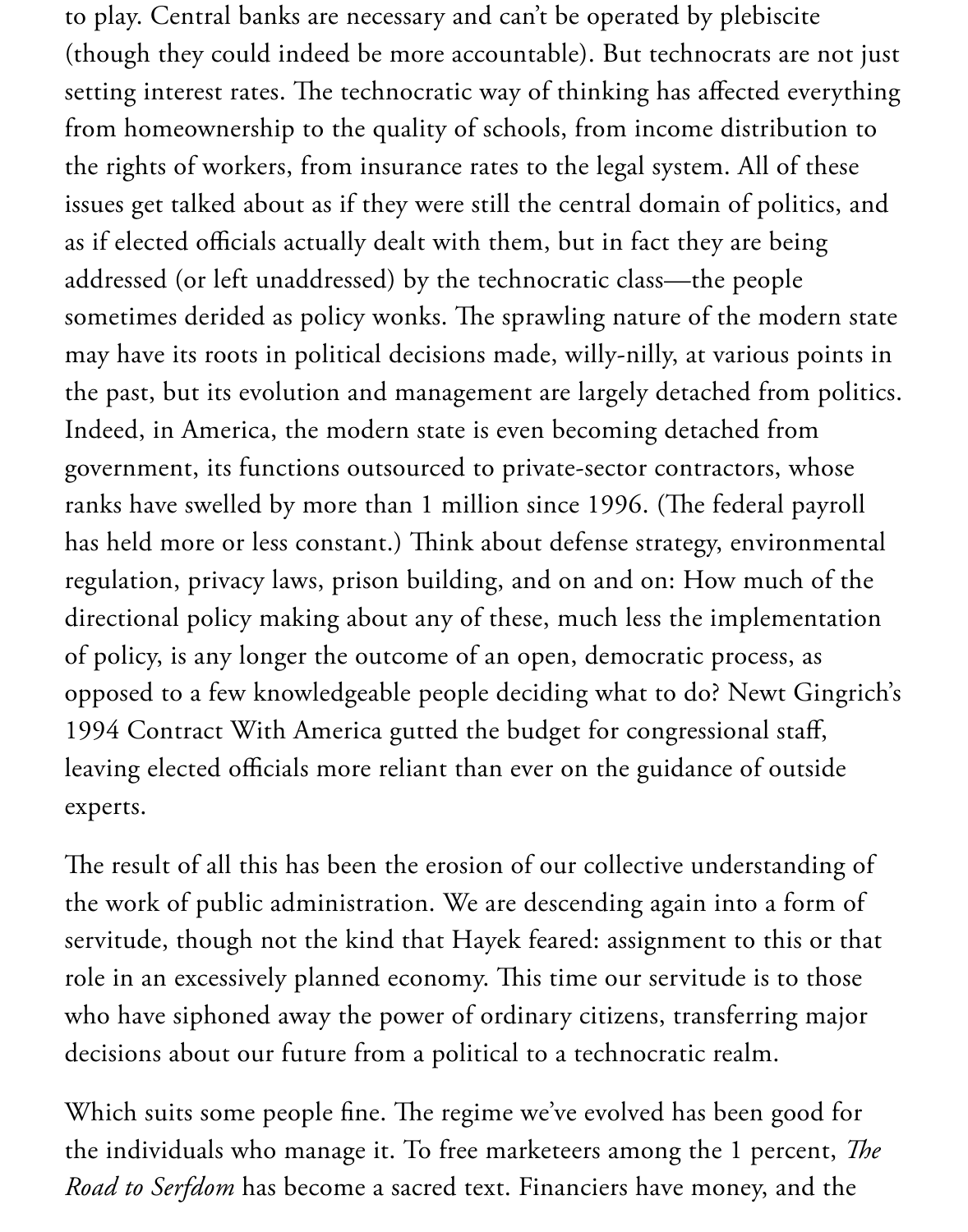price of a signed frst edition keeps rising—to \$60,000, according to one recent catalog. Milton Friedman's *Capitalism and Freedom* is up there too.

# **V. Choosing Unity**

By now, Americans pretty much take for granted modes of decision making that do not involve electoral politics. Looking back at the past two decades, the only major pieces of actual legislation that will seem signifcant 50 years from now are the Affordable Care Act, if it survives, and the post-9/11 legislation that gave the executive branch enhanced surveillance powers and a blank check to deploy the military—these last two representing a further separation of vital decisions from democratic will. We have come a long way from George Washington's "wholesome plans digested by common councils."

I keep coming back to Washington because his emphasis on collective accomplishment is the forgotten half of America's constitutional ethos. We all remember what the Founders said about electoral procedures, about checks and balances, about the basic rights of citizens. We forget that all these elements were part of a plan. We forget that they were supposed to be tools to help us create something. And we forget that politics and compromise are essential to the act of creation.

Americans must learn how to plan again—to plan in the way George Washington intended. This means recovering knowledge of how to create and operate democratic institutions, and putting experts back in their proper place as advisers to a decision-making people. Our dignity, our freedom, and our public liberty are at stake. Think about what planning in its visionary sense has done for us. The Northwest Ordinance. The canals and railroads. The land-grant college system. The Progressive-era reforms. Social Security and Medicare. The GI Bill. The highway system. The civil-rights revolution. None of them perfect. None of them easy. All of them achieved through democratic negotiation. All of them hard to imagine getting through Congress in today's climate.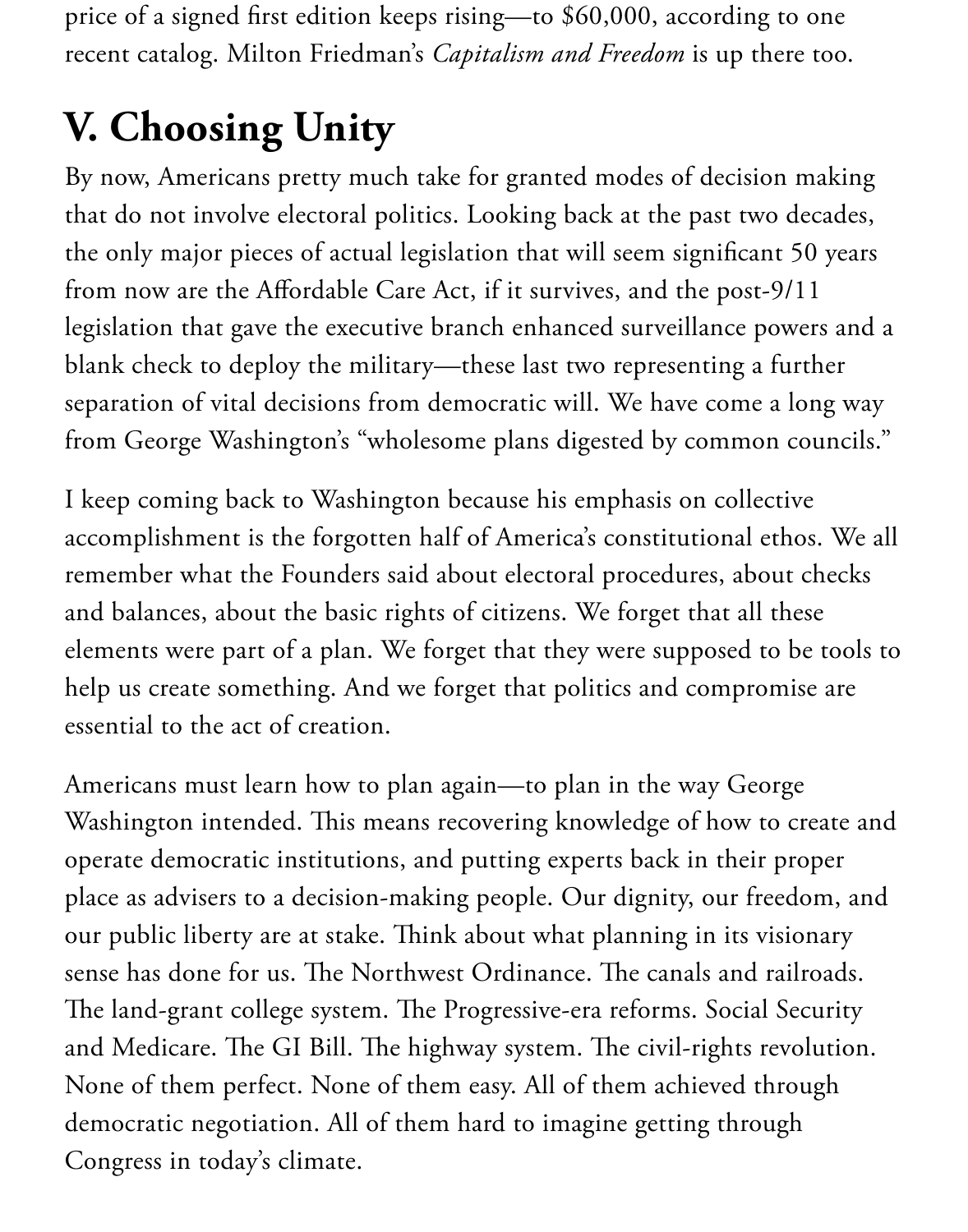A failure to understand the value of plans grows out of a failure to understand actual human beings—the one thing that true democratic politics, for all its faws, really does take into account. People are not so much rational actors as purpose-driven ones. Human goals and values cannot always be represented in fnancial terms. Can you put a price on family? Empowerment? Selfsacrifce? Love? You cannot. As purpose-driven actors, we develop our values and learn to justify them within the context of communities that give our lives meaning and worth. Human moral equality flows from the human need to be the author of one's own life.



B. B. Cronin

As a measure of human fourishing, empowerment is more important than wealth. Wealth is merely one possible source of empowerment. It cannot buy what makes nations fourish: social cohesion, freedom, and healthy institutions. Social cohesion is created by cooperation, and cooperation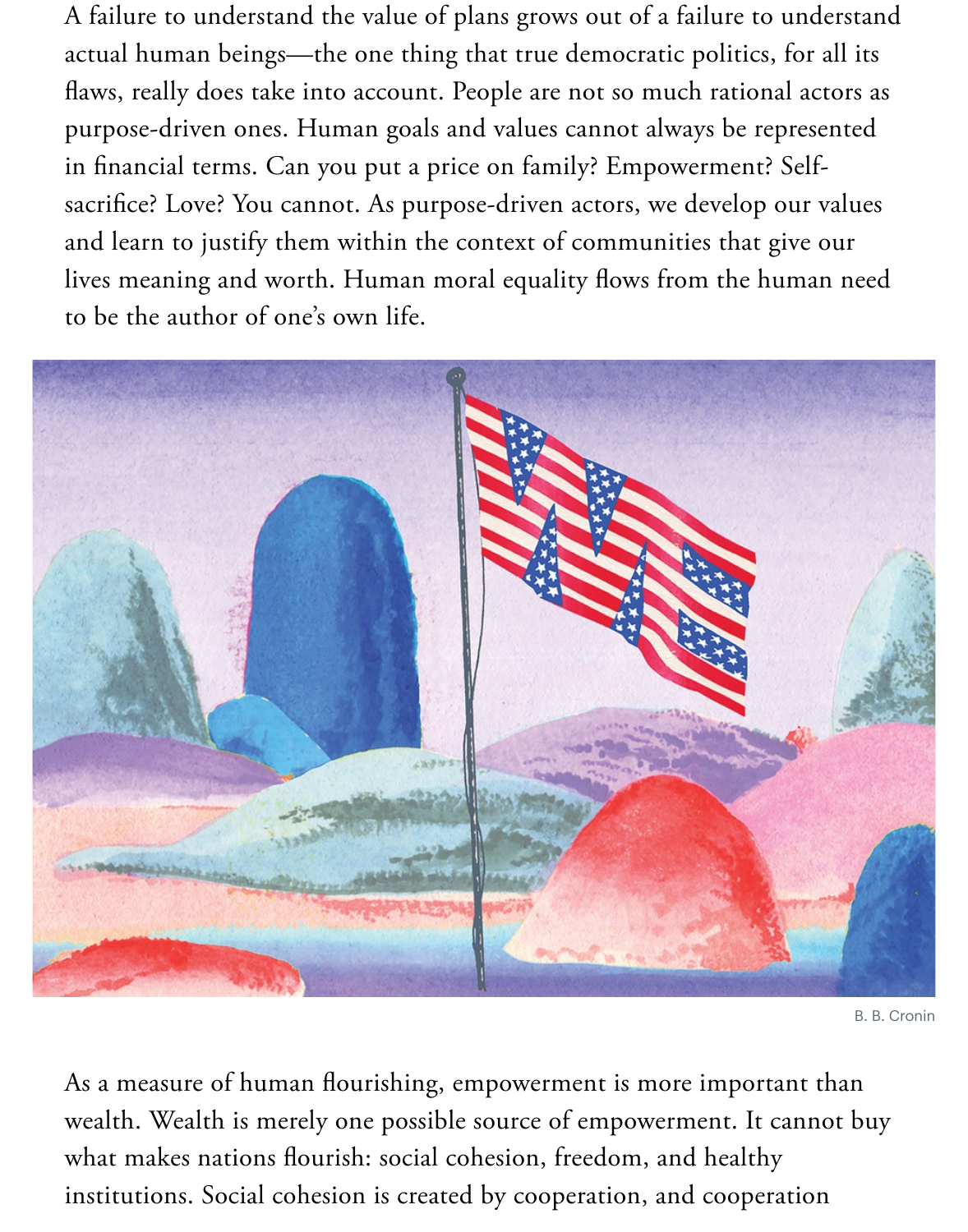occurs only if individuals have equal standing. The role of government is not to stay out of the way of markets. It is to secure the rights that undergird empowerment, cohesion, and participation. Securing these rights requires combatting monopolies. We understand what monopoly power means in the economic sense. But the issue of monopoly power applies to the political and social domains, too. Gerrymandered districts create monopolistic political power. Our current approach to education funding, which tightly links it to property taxes, has allowed the socioeconomically advantaged to establish a near-monopoly on genuine educational opportunities. People with money enjoy a position of privilege in the legal system. Corporations enjoy one when it comes to the quiet tweaking of bureaucracy and regulation. A proper role of government—nearly forgotten today, but the overriding concern of the Founders—is fnding ways to prevent undue concentrations of power wherever they occur. Power tends toward self-perpetuation; where it is left undisturbed, it will draw further advantages to itself, shut out rivals, and mete out ever-bolder forms of injustice.

Undue concentrations of power sow division and factionalism. When Washington described public liberty as depending on the citizenry's ability to ward off the despotism of faction, he was offering a profound insight: The precondition of democratic decision making is unity. If a political system that relies heavily on majority rule cannot keep minorities affixed to it through loyalty, then every fresh, durable minority faction that comes into being will bring with it the threat of breakup. A frst secession will provide grounds for a second, and on and on; the polity will face a threat to its very existence. The United Kingdom is living through a version of this nightmare right now.

*Te most urgent priority is addressing the corrosion of our democracy itself. If we don't, we will lose the essence of the American experiment.*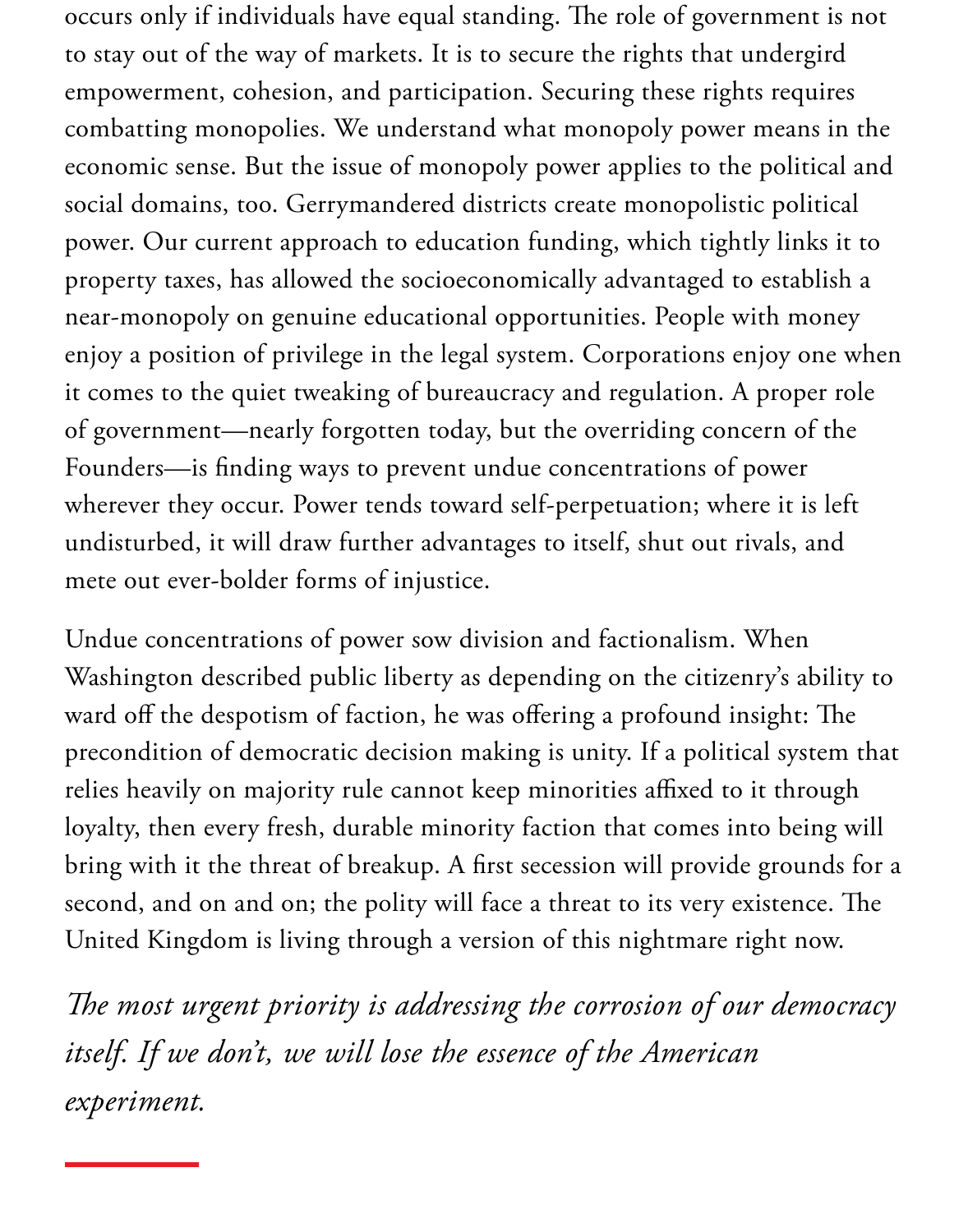From antiquity through the formation of the American republic and beyond, those who have looked closely at the question of what is required to maintain free institutions—from Livy to Machiavelli to Washington to Lincoln repeated one lesson over and over again: *Choose unity*. A commitment to unity—an unswerving insistence on unity—induces citizens to seek out ways of adapting their purposes so as to get something done. Because if unity is not negotiable, then there is no other choice. Technocrats are oblivious to this. If you accept Hayek or Friedman, unity recedes as an essential factor—in fact, disunity is inevitable. But if you emphasize unity—and stipulate that it cannot be sacrifced—then it becomes a democratic tool. It encourages all sides to compromise. It is the opposite of executive decision making fueled by the self-interest or anger of one part of the electorate.

Compromise is what allows us to stay together in the space we share; discard it, and we're all condemned to our own private Bosnias. The goal is not unanimity; that is neither achievable nor desirable. Compromise entails embracing not Mitch McConnell's outlook—the winners make policy and the losers go home—but rather the view that the winners deserve a leadership role in steering the conversation toward the "wholesome plans" that Washington spoke of. The Old English root of the word *whole* means "healthy." That is what we seek—to be a healthy people.

## **VI. Planting Seeds**

In America, we have drifted far from that vision—to the point where many have no experience of its promise, much less its necessity. The findings of Yascha Mounk and Roberto Stefan Foa, published in the *Journal of Democracy*, are startling. Ask people born in the 1930s whether they believe it is "essential" to live in a democracy, and 72 percent will answer yes. Ask that same question of people born in the 1980s, and only 30 percent will say yes. Nearly half of Millennials in a recent Pew survey said they'd prefer to be governed by "experts" than by elected officials. This is more than a yellow warning light. It is a sign of catastrophic breakdown. I see clear parallels with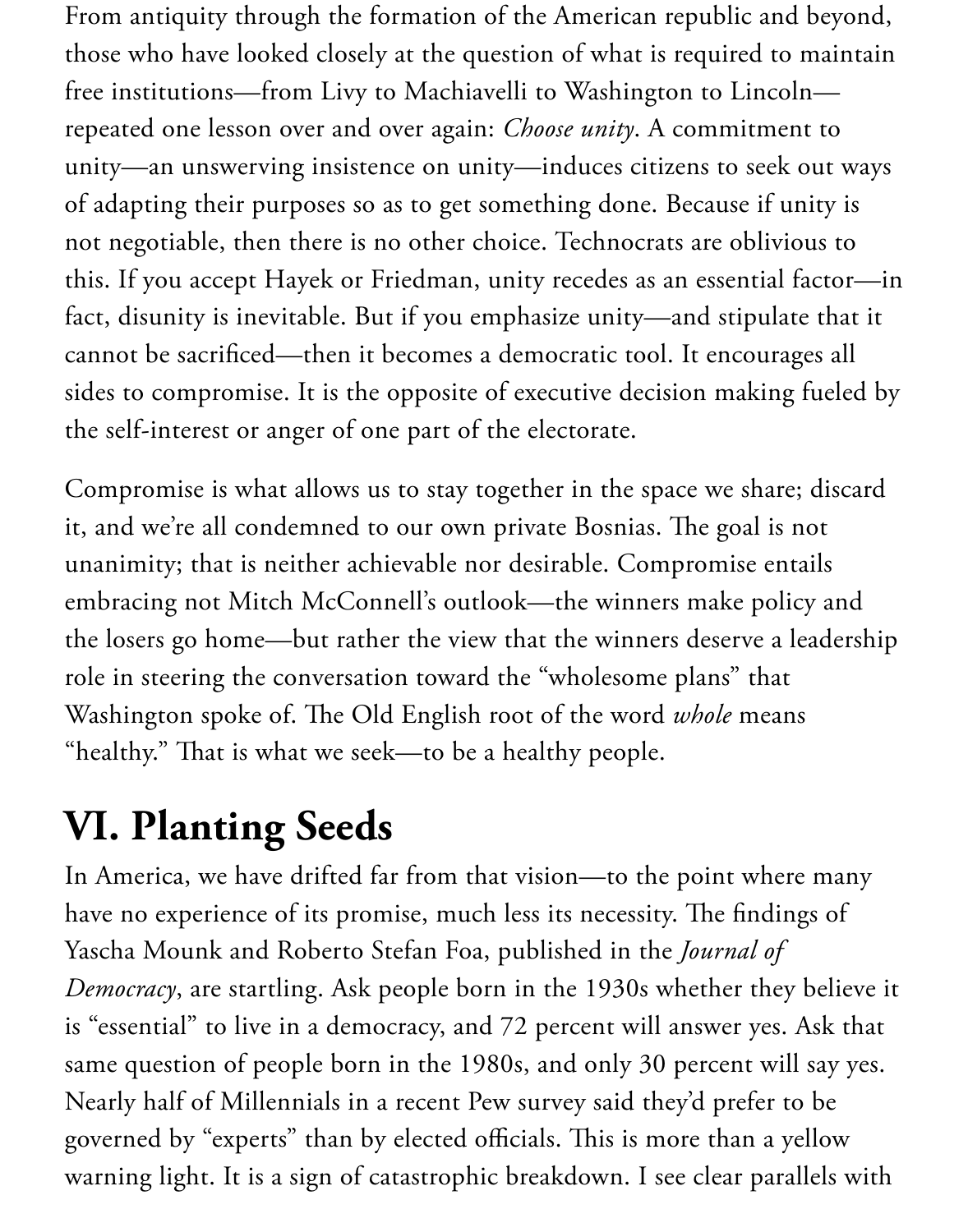the crisis over the Articles of Confederation, in the 1780s, when the new nation faced staggering challenges but was impeded from addressing them by the failure of governance itself.

Americans today, across the political spectrum, have plenty of ideas about how to address our own great national challenges—health care and immigration, for example. But we have arrived at a point where no issue is as important as restoring the institutions of democratic participation—enabling those institutions to recognize the people's will and channel it toward a common purpose. Yes, one faction or another might strong-arm a "solution" to some grave problem, but the solution will never be seen as legitimate—and will never prove durable—unless the decision-making process itself is seen as legitimate. I have strong views about what the nation should be doing when it comes to education, inequality, and economic development. But reviving political participation is by far the most urgent priority. If we do not address the corrosion of our democracy itself, we will have lost the essence of the American experiment. Nothing else will matter.

How do we turn ourselves back in the right direction? I am not a romantic, and I don't believe that good things come from springtime revolutions. I'm a historian who knows that when revolutions have succeeded, it's because people did the hard work of "constituting"—of organizing for purposes of governance—even before they committed to revolution. And I am an African American whose family story is complicated, and connected profoundly to some of the gravest challenges that face our country, including mass incarceration. We have no magic buttons to push that will make things better: We have come to where we are over the course of decades, and getting someplace else will also take decades. Patient ambition over the long haul something the Founders appreciated—is a quality we have allowed to atrophy: the idea of planting seeds, knowing that our children or grandchildren will enjoy the fowers.

The way to start is by changing the policy agenda. Two issues should be at the top. The first is reviving our political system. We should direct our efforts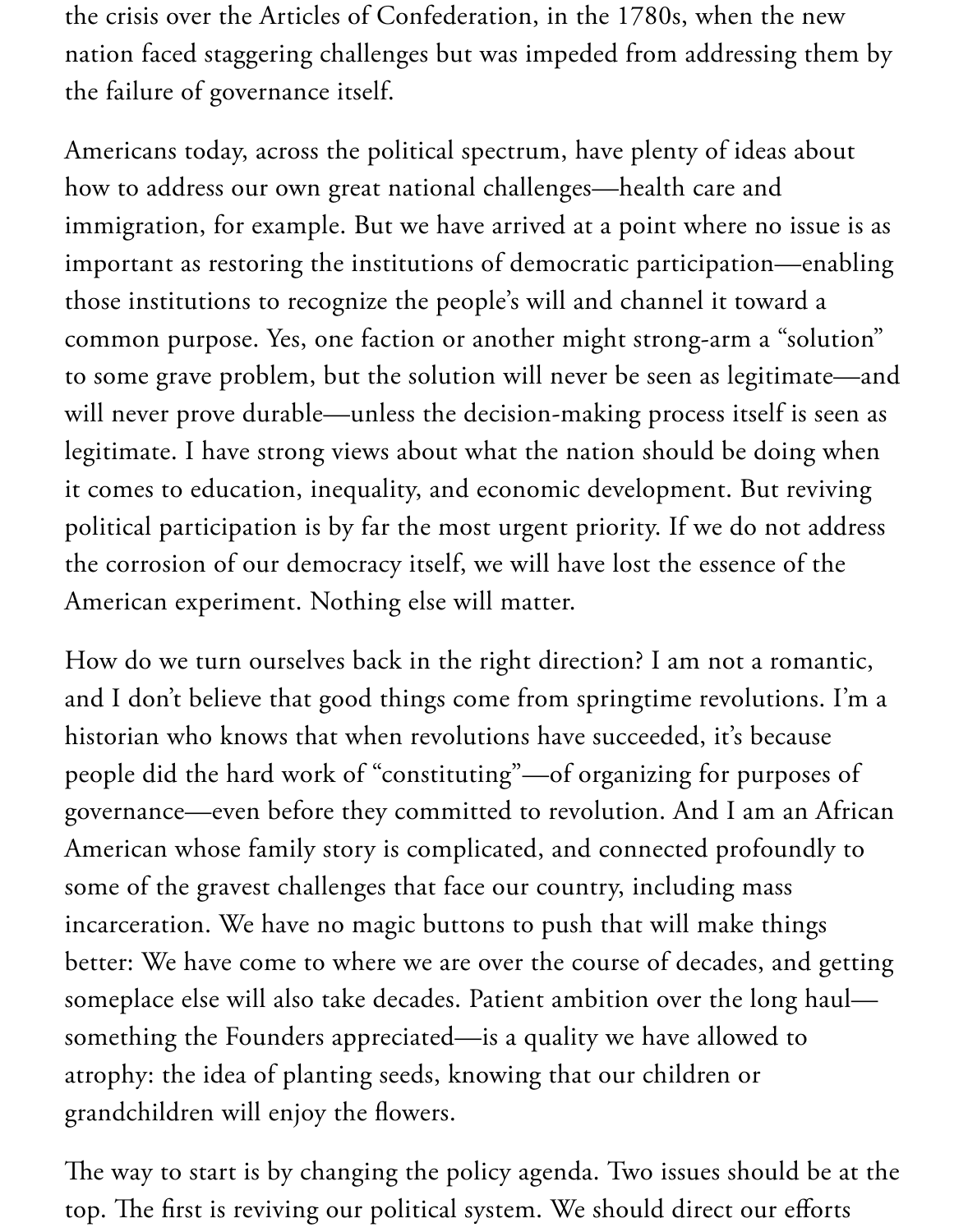fourishing by supporting public liberty. Without participation, we lose that liberty. Yet we have never identified this policy domain as one that require consistent, comprehensive attention in its own right.

Getting people to become active, to organize, and to vote is the goal that surpasses all others. We have shown, in fits and starts, that this can be In recent years, Colorado has witnessed impressive rates of voter turnout well as a less polarized political climate. It has developed a bundle of po that work together to support robust citizen participation. We should be distilling and disseminating lessons like these across the nation. Pushin greater participation also means identifying and electing candidates wh embrace that vision, and holding elected officials to account. It means fighting attempts to suppress the right to vote by any qualified citizen. means disclosure of the funds fowing into political campaigns.

Achieving any of this requires knocking persistently on doors, attendin fractious and often unsatisfying town meetings, writing letters and blog you worry will make no difference, supporting some legal action whose prospects seem dim, joining a demonstration that sophisticates may mo and potentially running for office yourself. Nor is this a job just at the and national level. There is plenty of room in the practices of civil society clubs, associations, community groups, nonprofits—to instill the virtu practices of deliberative self-government. The creation and nurturing of more modern social organizations to replace those that withered in the and '80s is a noble civic purpose many of us can engage in. Our Const grew out of local efforts at self-government that Americans had cut the on for more than a century.

*[* "What is dangerous is not that people have serious differences. It is the ton *snarl, the scorn, the lacerating despair." James Mattis argues against cynici*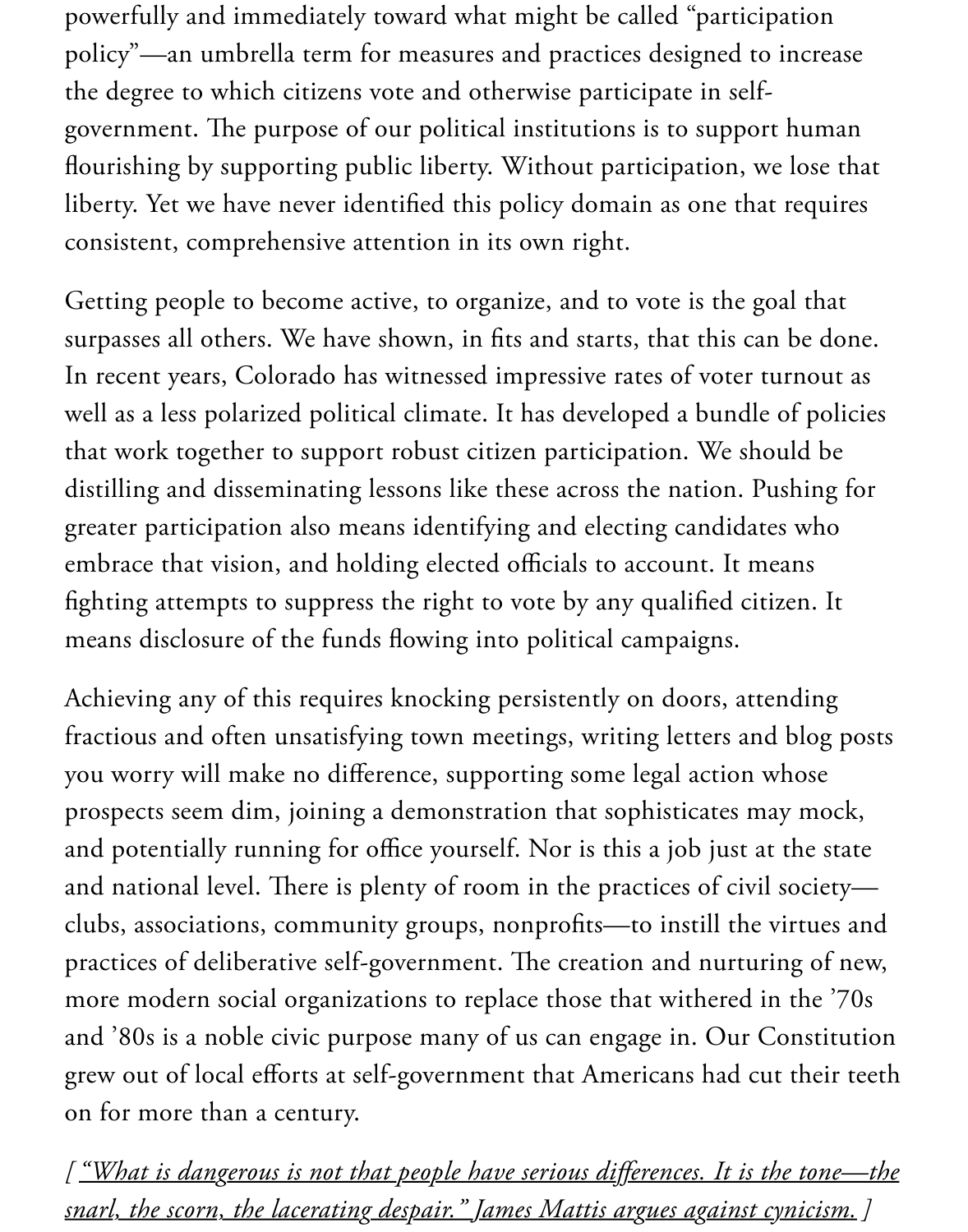The second issue to put at the top of the agenda is the administration of justice. This is not about reviving the political system-it's about reviving *faith* in the political system. Since the beginning of time, and around the globe, government's frst job has been to ensure that disputes and transgressions are justly dealt with. No government successfully secures the rights of the people—or maintains their allegiance—if it fails at the proper administration of justice. Criminal-justice reform is not a fringe concern. In America today, 2.3 million people are incarcerated, another 4.5 million are on parole or probation, and 70 million have a criminal-arrest record of some kind. Given that each one of these people has connections to other people, the administration of justice touches nearly everyone in the country. Our work here has gone badly wrong. The excessive reliance on incarceration-a form of punishment that inficts isolation and degradation, and that the U.S. resorts to for 70 percent of its criminal sanctions—has ruined communities and weakened social cohesion. Virtually every encounter an American has with the criminal-justice system undermines faith in government. The administration of justice must have as its goal the improvement of social relations—by making victims and communities whole; by developing sanctions that keep wrongdoers connected to healthy social contexts; by decriminalizing certain drugs; by providing services to combat substance abuse.

On both of these issues—participation and justice—it's easy to come up with a starter set of reforms. Many, at their root, would dismantle undue concentrations of power—political and economic—that are enemies of justice and make meaningful participation all but impossible. New measures at the federal level could include ranked-choice voting for congressional and presidential elections, coupled with multimember districts for Congress; the spread to all 50 states of independent, bipartisan redistricting commissions; term limits for Supreme Court justices; the reversal of the *Citizens United* decision, which treated corporations as civic participants with First Amendment speech rights; the scheduling of federal elections on a national holiday, ideally Veterans Day; and payment, on the model of jury duty, for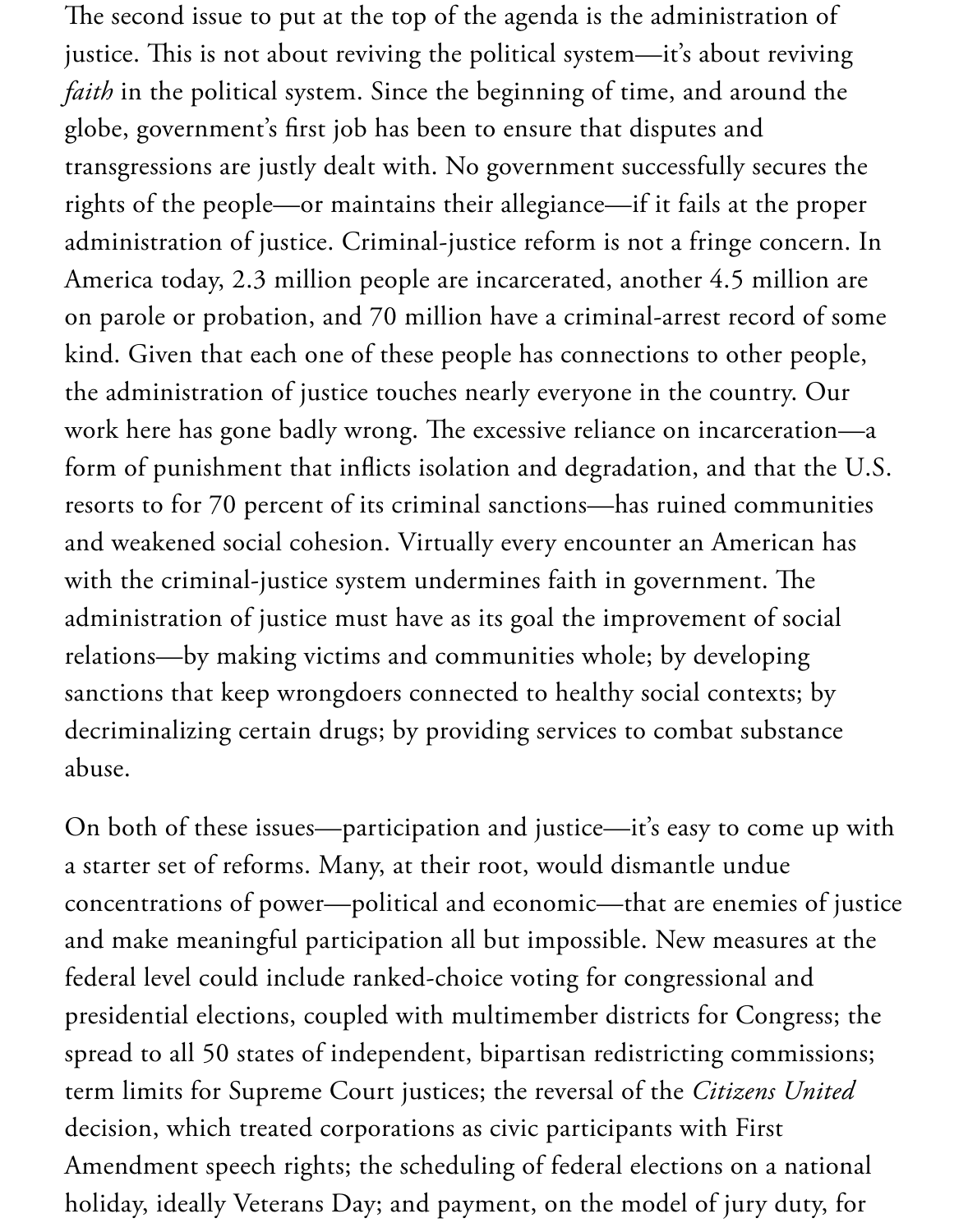citizens voting for the frst time. Twice in the past 20 years, the winner of the presidential electoral vote has failed to win the popular vote—an outcome that demographic shifts make ever more likely and that destabilizes the idea of legitimacy. Increasing the size of the House would mitigate the disproportion in representation between more and less populous states—a rebalancing that would preserve the benefts of the electoral system while addressing a serious problem. Other reforms, aimed at bolstering the political process or at challenging monopolies of power, can be taken up at the state and local level.

We can debate the specifics. What matters is understanding the nature and scale of the task. Adjusting our directional slope so that it points a few degrees up rather than a few degrees down may seem unsatisfying—and, at the same time, a pipe dream. But small increments of change, multiplied by decades, are what put us where we are. They can also pull us out. And progress will be visible. Consider the run-up to the 2018 midterm elections, when organizing—that word again—throughout the country, by people of all persuasions, led to record increases in voter registration and the largest midterm turnout in half a century. Over the course of the past decade, Americans on all sides have learned how to organize when organizing is about securing power. When organizing is about governance, though, we no longer know how to do it.

The challenges of participation and justice won't be met by markets working independently of politics, and they won't be met by the triumph of one faction over another. No great challenge can be met that way. As a nation, we have been called to be our best and most united selves by inspirational goals. The salvation of the democratic experiment must become such a goal. In the frst half of the 20th century, reciting the Pledge of Allegiance on thousands of days, Americans in a segregated country spoke of being "one nation, indivisible." The language papered over a different reality. In 1954, Congress split the phrase by adding the words *under God* and divided the country along yet another line. The simple fact is we have lost the shared vocabulary that